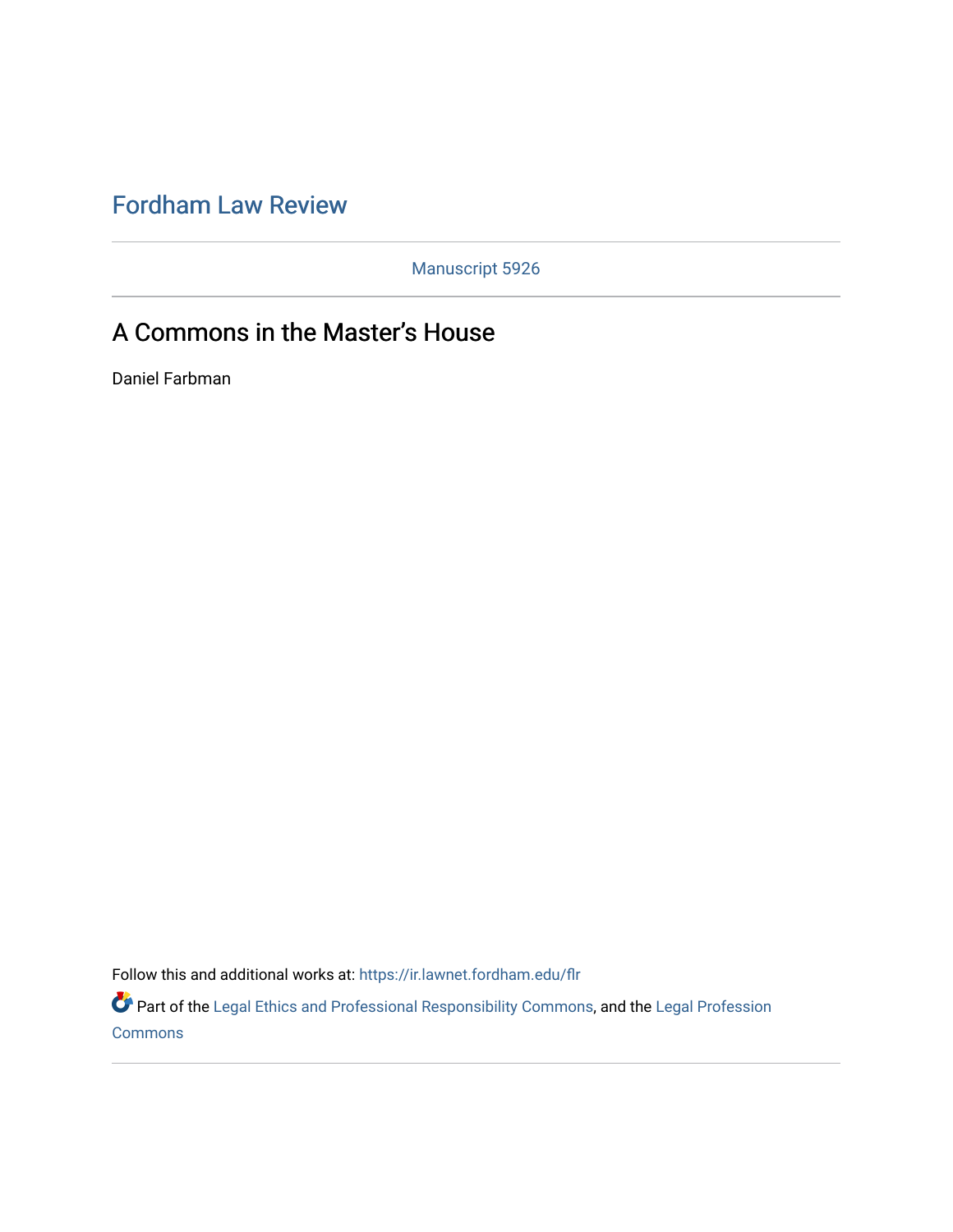# A COMMONS IN THE MASTER'S HOUSE

# Daniel Farbman\*

Almost everyone who reads these words is an institutional insider in some form. Those of us who aspire toward transformation, liberation, and resistance from our institutional settings are forced to confront Audre Lorde's striking admonition that "the master's tools will never dismantle the master's house." For some, finding themselves in the master's house is a spur towards purism—a rejection of institutional power in search of a "pure" remove from which to critique it. For others, it is a dispiriting check on their aspirations and an invitation to sullen fatalism. This Essay questions whether we are bound to the hard consequences of purism or whether there are avenues within our institutional infrastructure that allow us to pursue change with radical pragmatism.

Canvassing my own historical work on the struggle against slavery in the 1850s, I advance the beginning of an answer: it may be that it is impossible to revolutionize the institutions we work in as insiders, but it is possible for institutional actors to hold deliberative space within their institutions for transformational and radical imagination. By deliberative space, I mean space held open for conversation, democracy, and participatory deliberation. None of us, alone, can imagine our way out of the master's house. But together, by stepping back and making space, we may be able to open a commons in the master's house where we listen, dream, and challenge each other.

A. Compromise and Complicity .......................................... 2062

Assistant Professor, Boston College Law School. This Essay was prepared for the Colloquium entitled Subversive Lawyering, hosted by the Fordham Law Review and co-organized by the Center on Race, Law, and Justice and the Stein Center for Law and Ethics on October 15–16, 2021, at Fordham University School of Law. I am grateful to my teacher and mentor Lani Guinier for inspiring me to work and write on this path. I am grateful to participants in the Colloquium and to the editors of the Fordham Law Review for convening such an amazing group of people to do this work. For wise comments, guidance, and inspiration, I am grateful to Zohra Ahmed, Amna Akbar, Peter Angelica, Susannah Barton Tobin, Niko Bowie, Judith Browne-Dianis, Paul Butler, Bennett Capers, George Conk, Andrew Crespo, Alexi Nunn-Freeman, Jim Freeman, Bruce Green, Eddie Hailes, Penda Hair, Brook Hopkins, Benjamin Levin, Scott Levy, Pam Martinez, Ricardo Martinez, Lalo Montoya, Marco Nunez, Thomas C. O'Bryant, Russell Pearce, Jocelyn Simonson, and Bryan Stevenson.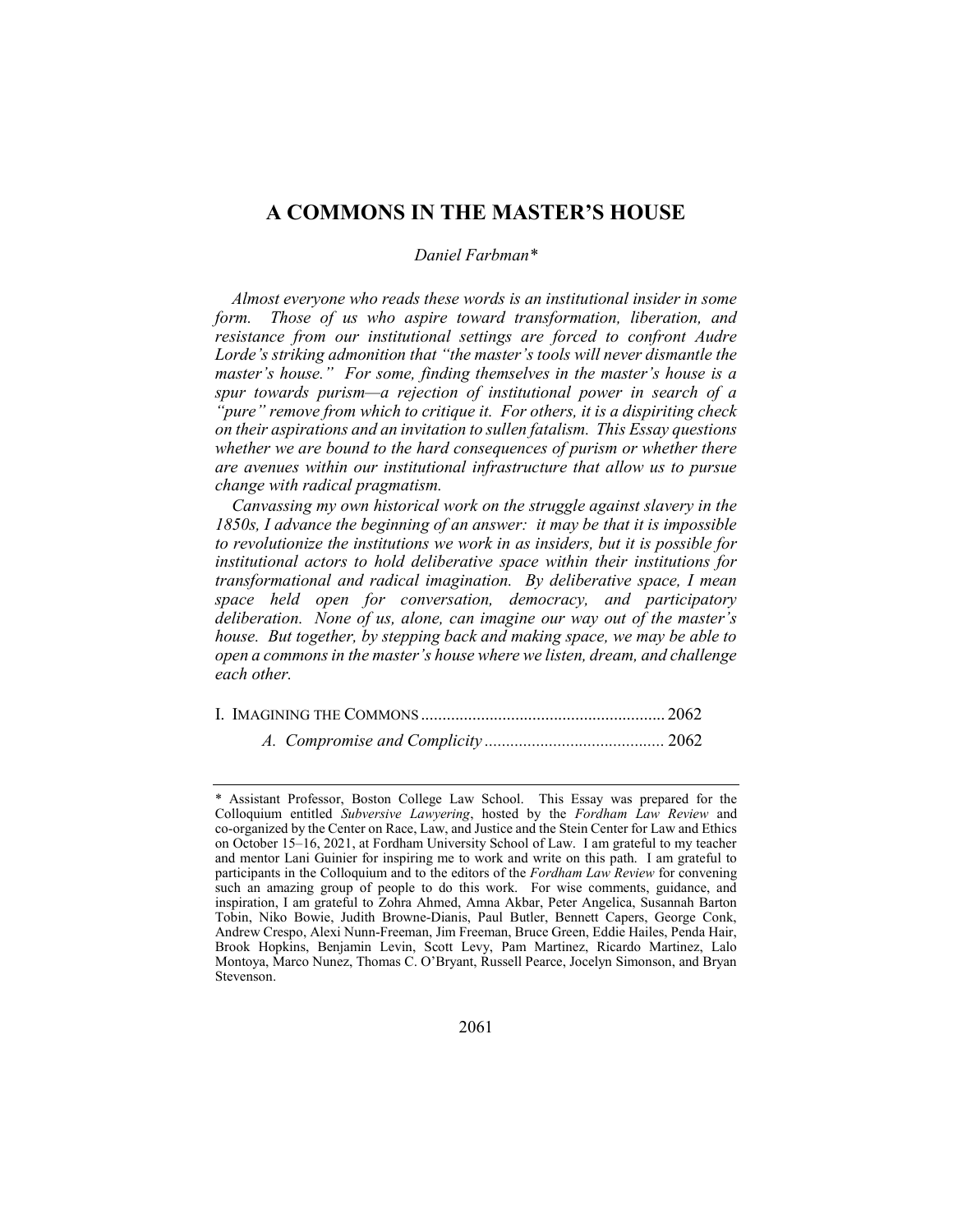2062 FORDHAM LAW REVIEW [Vol. 90]

#### I. IMAGINING THE COMMONS

### A. Compromise and Complicity

In the late summer of 1853, white abolitionists in Cincinnati had a tragic fight about how far to take political purity. In August 1853, a federal marshal arrested George "Wash" McQuerry in Ohio.1 A Kentuckian named Henry Miller claimed that McQuerry was his property and sought to use the mechanics of the Fugitive Slave Act of 18502 to re-enslave McQuerry and bring him back to Kentucky.3 As soon as McQuerry was arrested, the antislavery activist network in Cincinnati went into high alert.4 They knew that if Miller could hurry McQuerry into a courtroom without anyone being the wiser, the quick and egregious legal processes afforded to putative owners would allow Miller to be across the river to enslave McQuerry before anyone had even known he had been captured.5 So as soon as the arrest took place, one of the most prominent Black abolitionists in the city, Peter Clark, ran through the streets to share the news with the city's leading abolitionist lawyer, John Jolliffe.<sup>6</sup> Clark and Jolliffe huddled in Jolliffe's office drafting a writ of habeas corpus.7 Then, at two o'clock in the morning, Clark drove

<sup>1</sup>. See Miller v. McQuerry, 17 F. Cas. 335, 335–36 (C.C.D. Ohio 1853) (No. 9,583).

<sup>2</sup>. Ch. 60, 9 Stat. 462 (repealed 1864).

<sup>3.</sup> McQuerry, 17 F. Cas. at 336. Undisputedly, McQuerry had indeed been enslaved in Kentucky before he escaped to Ohio in the 1840s. See Arrest of a Fugitive—Much Excitement, DAILY HERALD (Cleveland), Aug. 19, 1853. Once McQuerry had settled on a farm in southern Ohio, he got married and had three children. See id. He was respected in the community and known as a "sober, hard working man." Id.

<sup>4.</sup> See Arrest of a Fugitive—Much Excitement, supra note 3 (noting that McQuerry had to be guarded by a "posse of police" against "a crowd of 200 negroes").

<sup>5</sup>. See Daniel Farbman, Resistance Lawyering, 107 CALIF. L. REV. 1877, 1894 (2019) (describing the legal system's re-enslavement processes).

<sup>6</sup>. See NIKKI M. TAYLOR, AMERICA'S FIRST BLACK SOCIALIST: THE RADICAL LIFE OF PETER H. CLARK 92 (2013).

<sup>7</sup>. See id.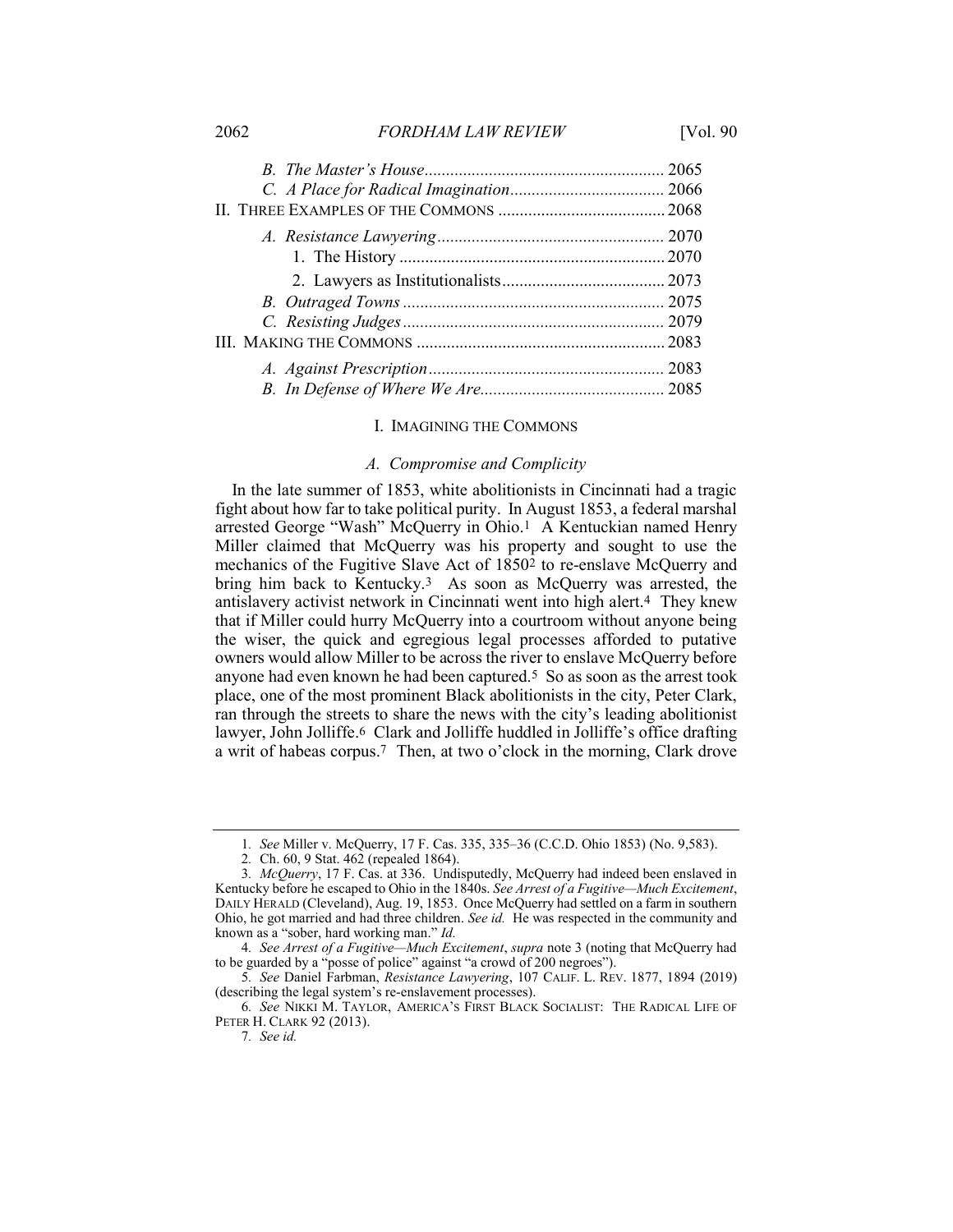to the town of Clifton where he delivered the writ to U.S. Supreme Court Justice John McLean at his home there.8

The mad dash had its intended effect: instead of McQuerry being silently re-enslaved, his trial became a public spectacle that drew national attention.9 Jolliffe used the trial to spotlight the evils of slavery and to build public support for McQuerry (and antipathy toward Miller).<sup>10</sup> During the trial, Cincinnati's antislavery forces were united in support of McQuerry. Hundreds of people took to the streets in support of his freedom, and the antislavery activists used the press and the public square to condemn the institution and men like Miller (and then McLean) who upheld it.11

But when the trial ended with the tragic conclusion that McQuerry was to be re-enslaved, a fight broke out among the abolitionists over what measures they should take to free him. Under public pressure, Miller had promised to sell McQuerry into freedom if his supporters could raise \$1,200.12 Some abolitionist leaders in the city organized an effort to capitalize on public outrage and raise the money to free McQuerry.13 Others opposed this effort on the grounds that participating in the monstrous economy of slavery was a

 12. Miller "generously" offered to contribute \$50, making the actual price \$1,150. COFFIN, supra note 10, at 547.

<sup>8</sup>. See id.

 <sup>9.</sup> The trial reached the attention of William Lloyd Garrison, the editor of the leading abolitionist newspaper in the nation, *The Liberator*. The Liberator reported that the trial was a spectacle: "The jury box was filled by ladies, so crowded was the court room." Accursed Be the Union!, LIBERATOR, Aug. 26, 1853, at 135.

<sup>10.</sup> See generally LEVI COFFIN, REMINISCENCES OF LEVI COFFIN, THE REPUTED PRESIDENT OF THE UNDERGROUND RAILROAD 545–46 (Cincinnati, Robert Clarke & Co. 2d ed., 1880). Jolliffe pilloried Miller and Kentucky for

demanding a process by which this defendant—this intelligent and upright human being—may be dragged from his home, from the wife of his bosom, from the graves of his children, and, bound hand and foot, hurried forever away from them and from all he holds dear, . . . [so that] the last drop of his blood may be scourged out on far Southern plantations.

Id.

<sup>11.</sup> See generally Accursed Be the Union!, supra note 9.

<sup>13</sup>. See id. at 547–48.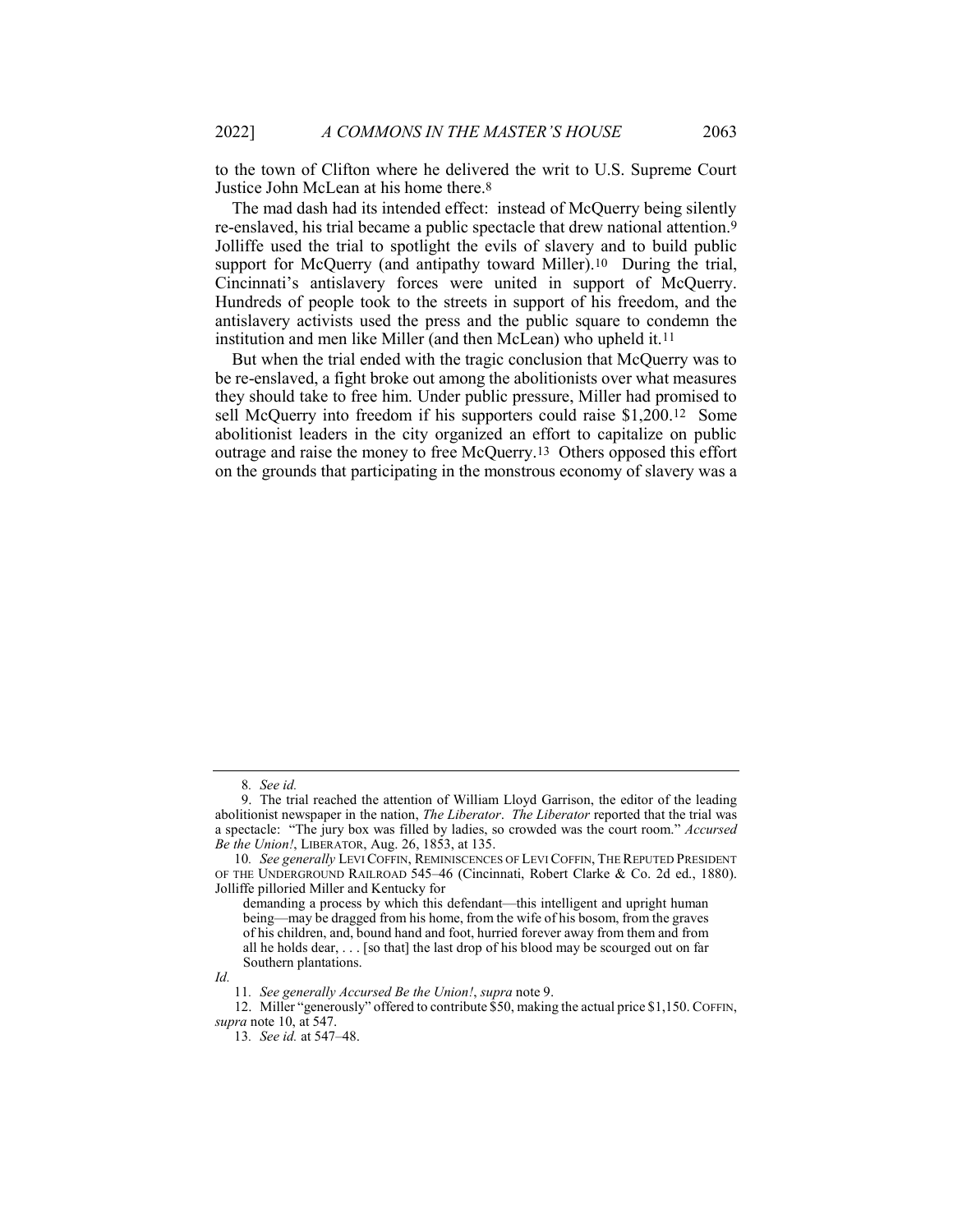ratification of the institution.14 The disagreement was such that, despite their best efforts, the collection fell short.15

The proximate result of this intramovement disagreement was a human tragedy. Wash McQuerry was enslaved, torn from his family and life, and relegated to the status of property.16 From our perspective today, this looks like an avoidable tragedy—a catastrophic consequence of short-sighted purity politics in the face of a moral cataclysm. It seems that a group of white abolitionists cared more about their own moral consistency than they did about McQuerry's life. But this tidy presentist moral calculus makes matters too easy. In the brutal reality of slavery, McQuerry's tragedy was just one among thousands of moral horrors occurring every day. To radical purists, any compromise or complicity with slavery was an endorsement and perpetuation of the system itself, and such an endorsement was too steep a price to pay to save McQuerry. The radical pragmatists who sought to purchase McQuerry's freedom had to make peace with the fact that they were willing to participate within a system of property and capitalism that was murderous, oppressive, and fundamentally horrific.17

Anyone familiar with the internal strategic conflicts in contemporary social movements<sup>18</sup> should be cautious about judging too harshly the

15. See COFFIN, supra note 10, at 547–48.

16. See generally id.

 <sup>14.</sup> Levi Coffin was a Quaker who ran a store that sold goods untainted by the slave economy. See NIKKI M. TAYLOR, FRONTIERS OF FREEDOM: CINCINNATI'S BLACK COMMUNITY, 1802–1868, at 152 (2005). He was also one of the most active leaders of the Underground Railroad in Cincinnati. See id. Somewhat ironically, given Coffin's commitment to purity as a matter of commerce, it was he who "made zealous efforts to raise the sum" to purchase McQuerry's freedom. COFFIN, supra note 10, at 547. On the other side of the debate was Dr. William Henry Brisbane, a former slave owner who had moved north from South Carolina and converted to a rigid and radical abolitionist. See 1 MARY ELLEN SNODGRASS, THE UNDERGROUND RAILROAD: AN ENCYCLOPEDIA OF PEOPLE, PLACES, AND OPERATIONS 73 (2008). Brisbane was among a group of opponents of slavery who did not support paying slave owners because it suggested that their claims to "property" were legitimate. See Journal of William Henry Brisbane (Aug. 19, 1853) (on file with author) ("To night I attended a meeting at the Zion's Church held to raise money to purchase the freedom of McQuerry. Not approving the measure I took no part in the meeting."); see also Farbman, supra note 5, at 1912.

<sup>17</sup>. See Farbman, supra note 5, at 1912. In fact, disputes over whether and how to purchase a slave's freedom (or "redeem" it) were frequent and ethically complex. For a fuller accounting of the economics and morality of this problem, see BUYING FREEDOM: THE ETHICS AND ECONOMICS OF SLAVE REDEMPTION (Kwame Anthony Appiah & Martin Bunzl eds., 2007).

 <sup>18.</sup> While I intend my use of "movement" and "social movement" to be capacious enough to admit multiple definitions, it may be useful to lay out how I understand the term in my own scholarship. My own definition follows that of Lani Guinier and Gerald Torres (who in turn built on the work of many others, including Stanley Tarrow). In their words, "[s]ocial movements arise when ordinary people join forces in confrontation with elites, authorities, and opponents to change the exercise and distribution of power." Lani Guinier & Gerald Torres, Changing the Wind: Notes Toward a Demosprudence of Law and Social Movements, 123 YALE L.J. 2740, 2757 (2014). To this definition I would add my own gloss from prior work: "The movements that I am focused on are demanding fundamental institutional alterations in the legal order. They are movements that challenge the institutions themselves."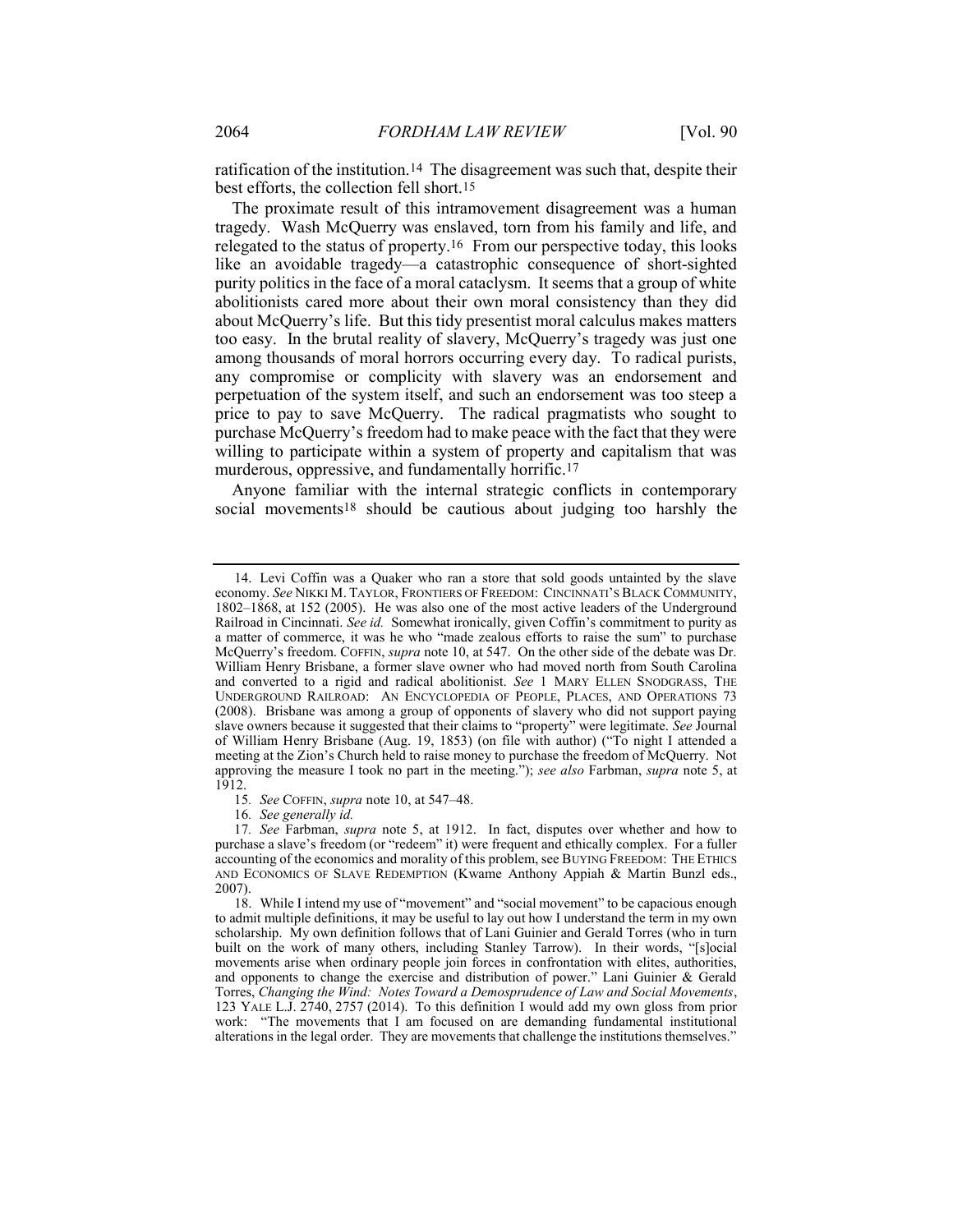Cincinnati abolitionists who failed to free McQuerry. Questions of purity and pragmatism battle at the heart of most movement strategies.19 In our fallen world, situated as we are within overlapping imperfect (and often overtly oppressive) systems, those of us who seek to change or overhaul those systems often face the question of how to situate our struggles within and against these systems. Should we reject the systems altogether? Should we participate in them in good faith? Should we participate in them with the goal of undermining them? How do we balance pragmatism and strategy against purism and moral clarity?

#### B. The Master's House

Nobody can pass through any sort of self-reflective activist space without encountering Audre Lorde's arresting proclamation that "the master's tools will never dismantle the master's house."20 Lorde's words stand in for a broader set of arguments aimed at any number of problematic institutions. From debates over whether it is possible to be a "progressive prosecutor,"21 to debates over whether it is possible to be a transformative member of Congress,22 to debates over whether it is possible to be a radical corporation,23 the question of whether it is possible to transform the world using existing systemic tools is one that haunts nearly every institution in our lives.

For lawyers—and especially those of us who work in and around legal education—the question has specific and familiar contours. We know that

Daniel Farbman, Judicial Solidarity?, 33 YALE J.L. & HUMANS. (forthcoming 2022) (manuscript at 9) (on file with author).

 <sup>19.</sup> To offer just one representative example, there has long been a similar conversation taking place among activists fighting against cash bail. Some movement actors have championed bail funds (which provide funding for detained people to post bail) as a means of acting pragmatically within the system to resist the system. See Jocelyn Simonson, Bail Nullification, 115 MICH. L.REV. 585, 635–37 (2017). Others have argued that these bail funds legitimize the system by participating in the immoral structure of cash bail. See id.

 <sup>20.</sup> AUDRE LORDE, The Master's Tools Will Never Dismantle the Master's House, in SISTER OUTSIDER: ESSAYS AND SPEECHES 110, 112 (1984).

<sup>21.</sup> See Benjamin Levin, Imagining the Progressive Prosecutor, 105 MINN. L. REV. 1415, 1415–19 (2021); see also Note, The Paradox of "Progressive Prosecution," 132 HARV. L. REV. 748 (2018).

 <sup>22.</sup> While it is true that the group of young, progressive congresspeople who have been labeled "The Squad," pose a challenge to the mainstream Democratic Party, there is no doubt that they are also committed and strategic institutional actors. See Aída Chávez, Alexandria Ocasio-Cortez Looks Like a Radical. She's Really a Pragmatist., WASH. POST (Mar. 12, 2020), https://www.washingtonpost.com/outlook/2020/03/12/alexandria-ocasio-cortezpragmatist/ [https://perma.cc/9NHV-U876].

 <sup>23.</sup> While a subset of for-profit corporations have become certified as "B-Corps" for their commitment to balancing profit with doing good in the world, some argue that these labels, however well-intentioned, do little to change the basic underlying structures of inequality and subordination that sustain them. See, e.g., ANAND GIRIHARADAS, WINNERS TAKE ALL: THE ELITE CHARADE OF CHANGING THE WORLD 212–14 (2019).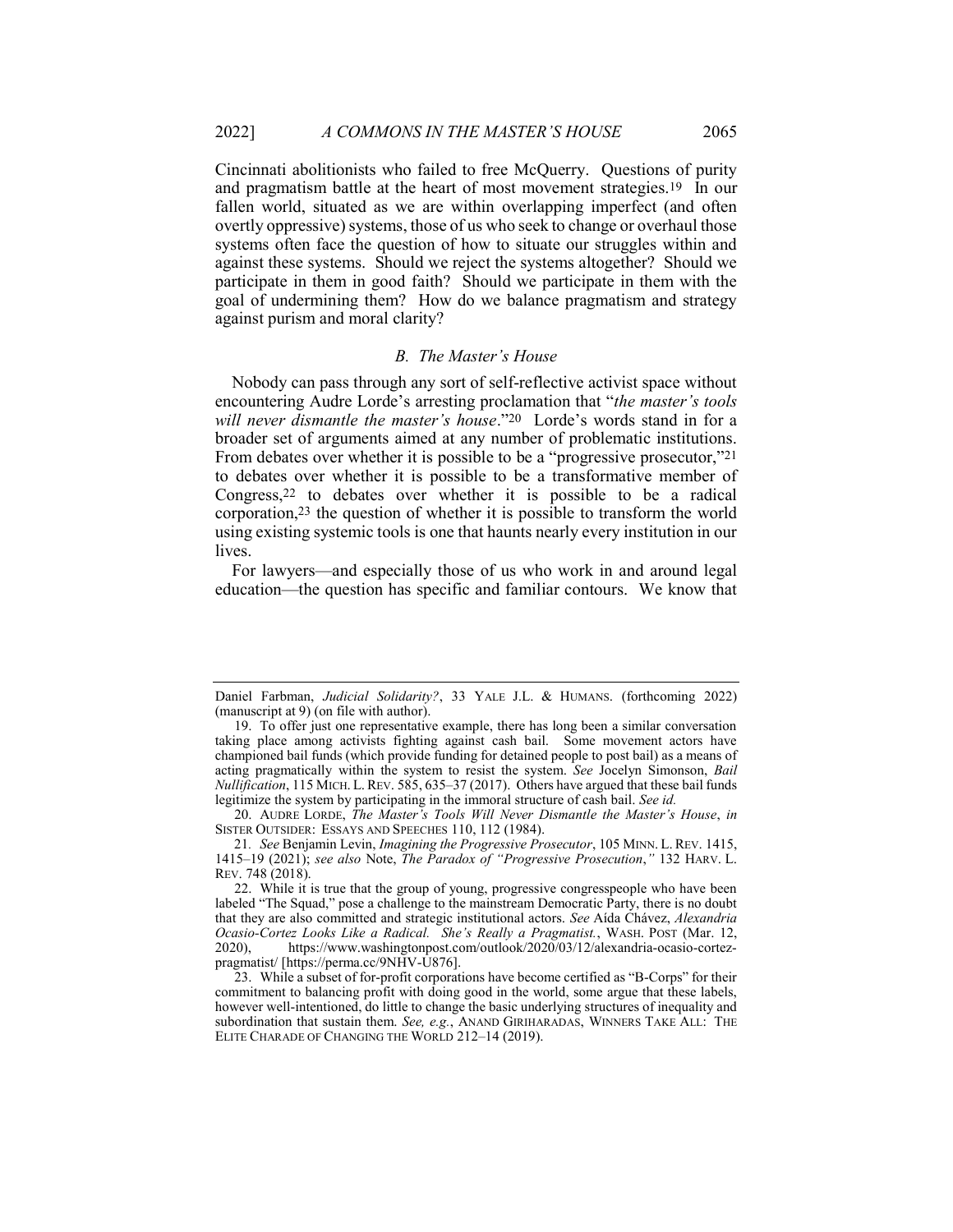law schools are haunted by big problems: hierarchy,<sup>24</sup> cartelism,<sup>25</sup> debt,<sup>26</sup> and gender and race inequalities.27 If we are employed by law schools, we know that we are party to these problems and inevitably complicit in uncomfortable ways.28 These discomforts demand our own reckoning with Lorde's challenge. We who live and work in the master's house—should we be inside this house? And if so, what should we be doing here?29

## C. A Place for Radical Imagination

It should be clear that I do not have a detached or dispassionate view of this problem. I spent my years in practice before returning to the academy working with grassroots organizers on long-term projects aimed at radically transforming oppressive systems.30 When I left practice and entered the legal

[https://perma.cc/T5MB-5RCQ] ("While I teach professional responsibility, the real title of the class is 'managing the legal cartel.'"); Jessica Williams, Abolish the Bar Exam, CALIF. L. REV. BLOG (Oct. 2020), https://www.californialawreview.org/abolish-the-bar-exam/ [https://perma.cc/NN5H-PE2M] ("The bar exam is [a] system of oppression, as it was designed to keep 'undesirable' (read: non-White, non-male) lawyers out of the profession.").

 26. A recent American Bar Association report found that recent law school graduates held an average of \$108,000 in debt. See Alexis Gravely, Impact of Student Debt on Young Lawyers, INSIDE HIGHER ED (Sept. 23, 2021), https://www.insidehighered.com/news/2021/09/ 23/aba-report-shows-impact-law-school-debt-young-lawyers [https://perma.cc/H395-6P9E]. For Black law students, the number was over \$200,000. See id. About 80 percent of these students reported that their debt burden had an impact on the choices that they made about their careers. See id.

27. See generally Bennett Capers, The Law School as a White Space, 106 MINN. L. REV. 7 (2021).

 28. Perhaps the most searing statement of the problems in legal education comes from a letter that Dean Spade wrote in 2010 addressed to "Those Considering Law School." Letter from Dean Spade for Those Considering Law School (Oct. 2010), http://www.deanspade.net/ wp-content/uploads/2010/10/For-Those-Considering-Law-School.pdf [https://perma.cc/ YQ4T-93W4]. Spade's letter argues that legal work is inherently supportive of existing systems and that law school discourages radical imagination. See id. It is aimed at idealistic young people considering law school, but also serves as an indictment of the entire system of legal education and legal practice as unsuited to radical transformative work. See id.

 29. In the essay where Lorde speaks these words, she is reflecting on the labor of women, and especially non-white women in academic spaces. See generally LORDE, supra note 20. More specifically, she is speaking these words at an academic conference to critique the conference's troubling complicity with academic hierarchy and erasure of marginalized voices. See id. at 110. From the conference itself, Lorde is challenging her listeners to do better, to seek other modes of solidarity and interaction, and to question their core institutional commitments. See id. at 112–13. In this sense, Lorde offers her own specific response to what academics should be doing with our power.

 30. My work was primarily focused on equality in education and school discipline, particularly what is sometimes called the school-to-prison pipeline. The communities and organizers that I was working with imagined public school systems where funding was equal

<sup>24.</sup> For the last two years, I have taught Duncan Kennedy's polemic, *Legal Education and* the Reproduction of Hierarchy, 32 J. LEGAL EDUC. 591 (1982), and despite its age, my students have uniformly identified with Kennedy's core observation that law schools create, reproduce, and organize themselves through hierarchical logics, see id. at 591–92.

 <sup>25.</sup> The recent movement to abolish the bar exam has invigorated arguments that law schools are part of a "legal cartel" that limits entry into the profession through controlled chokepoints that do little to ensure qualifications and much to limit access. See Brian L. Frye, It's Time for Universal Diploma Privilege, JURIST (Apr. 6, 2020, 10:03 AM), https://www.jurist.org/commentary/2020/04/brian-frye-diploma-privilege/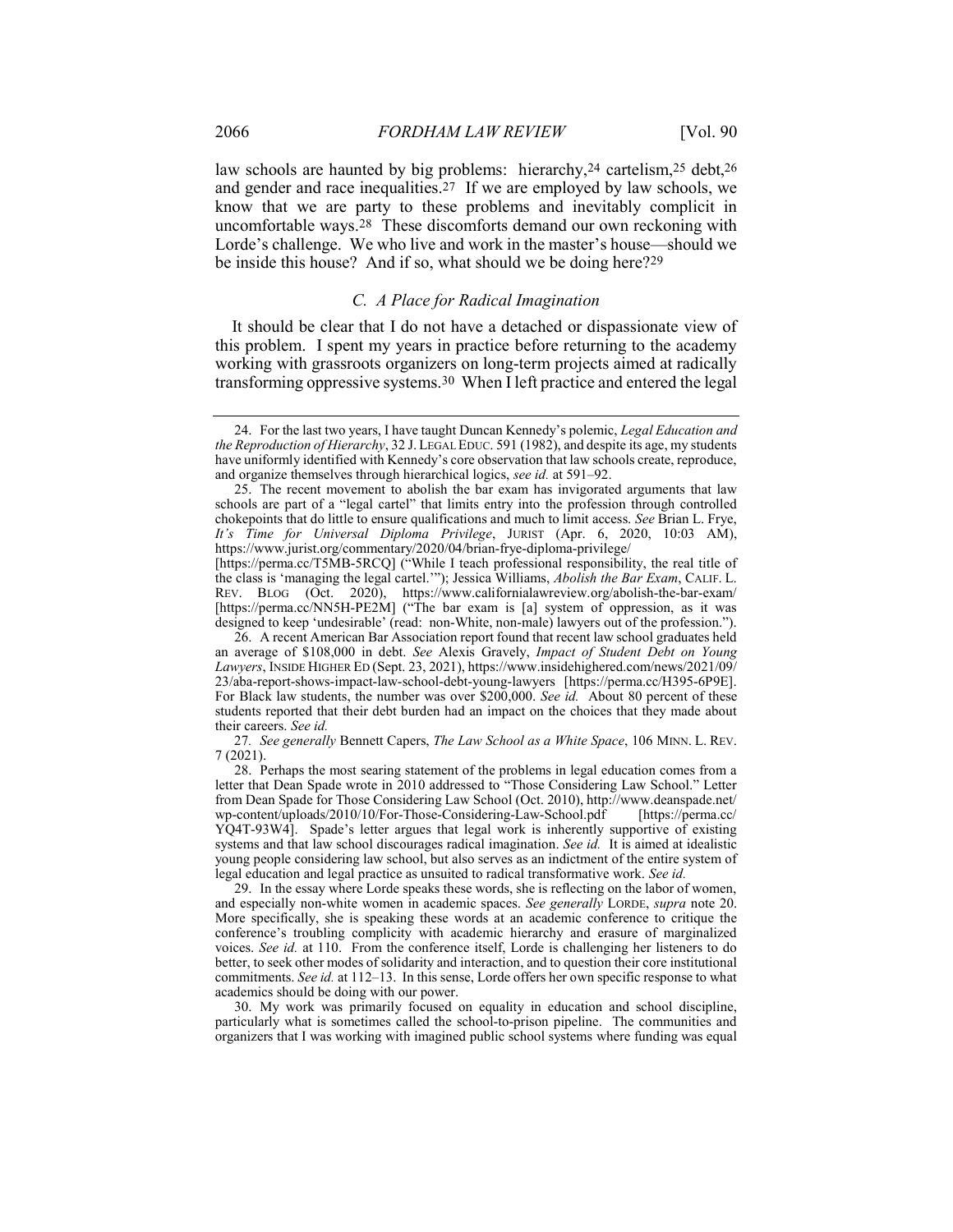academy, I found myself haunted by the question of whether I had left a job where I was "fighting the good fight" to join an institution where there was no room for transformational work. I wondered, in short, whether I had moved into the master's house and picked up his tools.

On the other side of this anxiety was my realization (accepted after hard reflection) that the work I wanted to do was not located on the front lines of the "good fight," but rather in libraries, in classrooms, and at the keyboard. I had to come to terms with the fact that the work that lit me up was situated (at least according to our current societal order) within the institution of the legal academy.

Having reached this conclusion, the next question was whether it was an impasse. Was compromise the same as concession? Was there room within my work for radical and transformative imagination—even if that imagination targeted the very institutions that I was working within?31

Most academics realize that our research and writing is motivated by autobiographical curiosity or anxiety. (At least, I know this to be true of myself.) This is why this story of my own institutional situation and anxiety helps to explain the historical research and writing that I have been doing since I joined the academy. In every project that I have undertaken, I have asked a version of the same question: is there space within settled and often oppressive institutions for utopian and radical imaginations that challenge those institutions?32 Upon reflection, I realize that this question is a relative of the question that the Cincinnati abolitionists faced over whether they should purchase McQuerry's freedom. All of us who operate within imperfect, unjust, and even horrific institutions33 must grapple with the

 33. Let me be clear that I am not drawing a direct moral equivalency here between the horrific institutional structure of slavery and the legal academy! Obviously they are different, and some might argue that their differences are so extreme that any comparison is specious. My argument is simply that the struggle between purity and pragmatism is not only salient in the most extreme cases, but rather a constant question for all who work within institutions that they are critical of. Moreover, as I have argued elsewhere, it is a mistake to treat slavery and the struggle for abolition as sui generis or a moral outlier. See Daniel Farbman, "An Outrage Upon Our Feelings": The Role of Local Governments in Resistance Movements, 42 CARDOZO L. REV. 2097, 2171–74 (2021). Slavery was an entrenched legal, political, cultural, and economic institution upheld through "normal" politics and struggled against with the tools of

and plentiful, where police did not control discipline, and where Black and brown students could thrive. If this sounds modest, it was not. We were essentially operating on utopian imagination in all of our work.

 <sup>31.</sup> While my own conception of how transformational imagination operates largely springs from my historical work and my practice, it is closely aligned with the way that Amna Akbar describes the radical imagination that flows from movement spaces and into law reform work. See generally Amna A. Akbar, Toward a Radical Imagination of Law, 93 N.Y.U L. REV. 405 (2018).

 <sup>32.</sup> It should be said that I know this question to be a basic one. Just like the teenager staring up into the stars contemplating their smallness knows themselves to be asking an age-old question and still simultaneously has their mind blown—so too I experience asking this question as both deeply unoriginal and yet personally vital. Indeed, it seems to me that this is the sort of question that responsible actors must always be asking. When we treat fundamental and existential questions as "asked and answered," we lose track of the importance of making the asking and answering an iterative process rather than a linear one.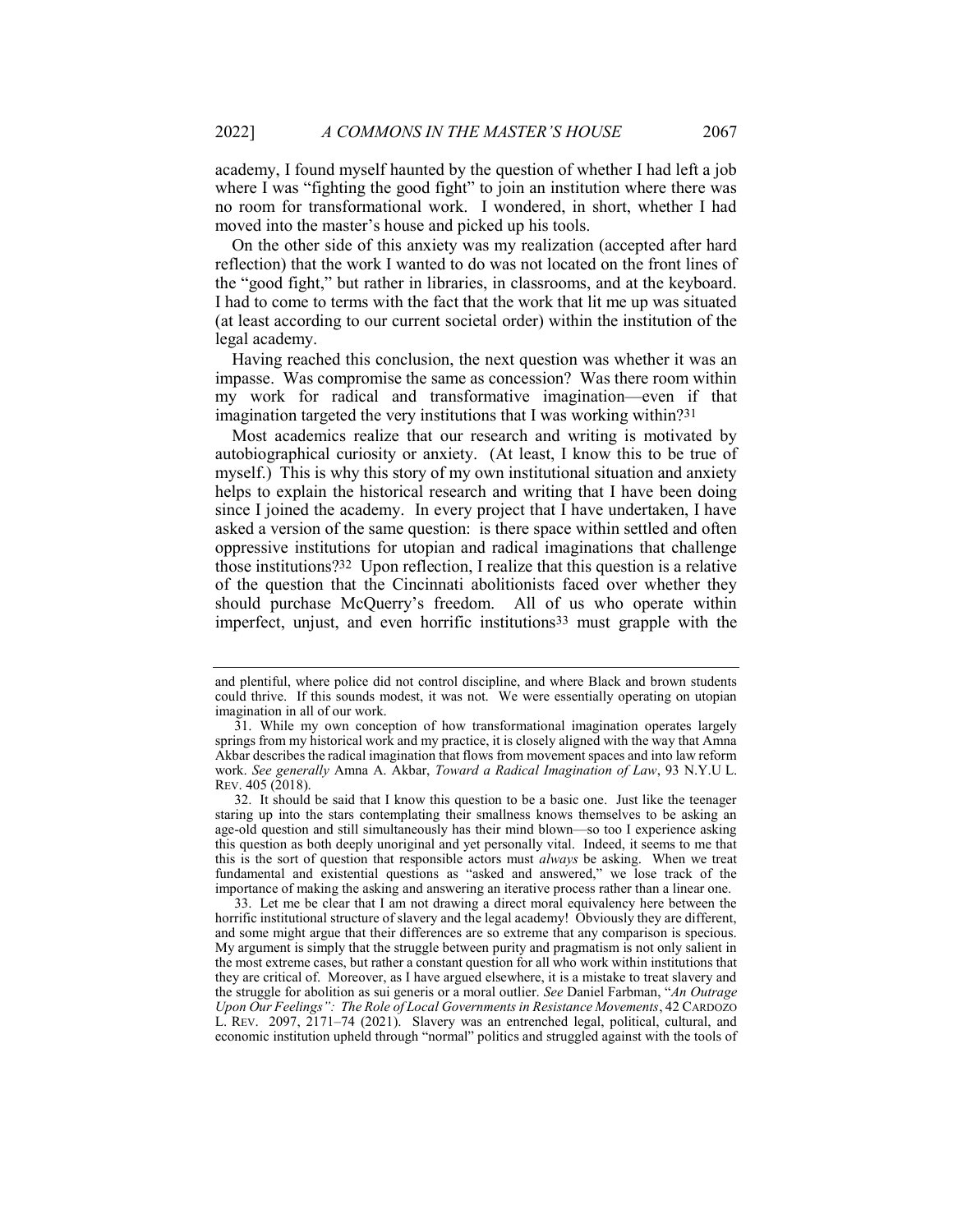fraught balance between purity and pragmatism. Are we bound to the hard consequences of purism? Or are there avenues within our institutional infrastructure that allow us to pursue change with radical pragmatism?

This Essay is about the unsettled answer that I keep converging on: it may be impossible to revolutionize the institutions we work in as insiders, but it is possible for institutional actors to hold deliberative space within their institutions for transformational and radical imagination. By deliberative, I mean that the space be held open for conversation, democracy, and participatory deliberation. None of us, alone, can imagine our way out of the master's house. But together, by stepping back and making space, we may be able to open a commons<sup>34</sup> in the master's house, where we listen, dream, and challenge each other. This commons could be a place where institutional insiders are invited (or forced) to be in contact and in conversation with voices and views not usually welcome or heard in the sealed spaces they move in. When we open this destabilizing and democratic commons, we may not be tearing down the master's house, but we could be gaining the means to transform it.

### II. THREE EXAMPLES OF THE COMMONS

I am well aware that "holding deliberative space for radical imagination" within institutions is an abstract idea in search of specific instances. In some sense, the abstraction is the point. I have been converging on this aspiration through my work for the last few years, but it is an aspiration more than a prescription. The least I can do, however, is map out the convergence in the hope that in doing so I can give some particularity to the idea.

The following three examples are drawn from my work on the history of the institution of slavery and the struggle to tear that institution down. Because slavery is such an archetype of an oppressive and unjust system, the work of institutional actors within the systemic logics of slavery casts clear shadows on our muddier institutional questions today. In these three histories, I observed actors within institutional hierarchies—lawyers, judges, local governments—wielding their power to open up a critical deliberative space within the institutional structure from which foundational questions about that structure could be asked. In doing so, each institutional actor struggled to balance their assigned roles with radical critiques of the structures on which those roles depended. Like the Cincinnati abolitionists,

<sup>&</sup>quot;normal" politics. See id. In this sense, it is archetypal rather than atypical when we are thinking about the institutions that we work within today. See id.

 <sup>34.</sup> I recognize that "a commons" is an abstract term, and I invoke it in part because of this abstraction. I expect that the term will resonate differently with different readers and invoke different kinds of social and special imaginations. That's good! Still, if it is useful, I am drawn to the term in part because it invokes a space that is unowned and undominated but existing within and among (and sometimes even inside) claims of land ownership and mastery. The most explicit example of this was the "commons" system of open fields that existed in Britain before enclosure (when all land was defined as pertaining to specific owners). See generally Simon Fairlie, A Short History of Enclosure in Britain, LAND, Summer 2009, at 16, 19–20.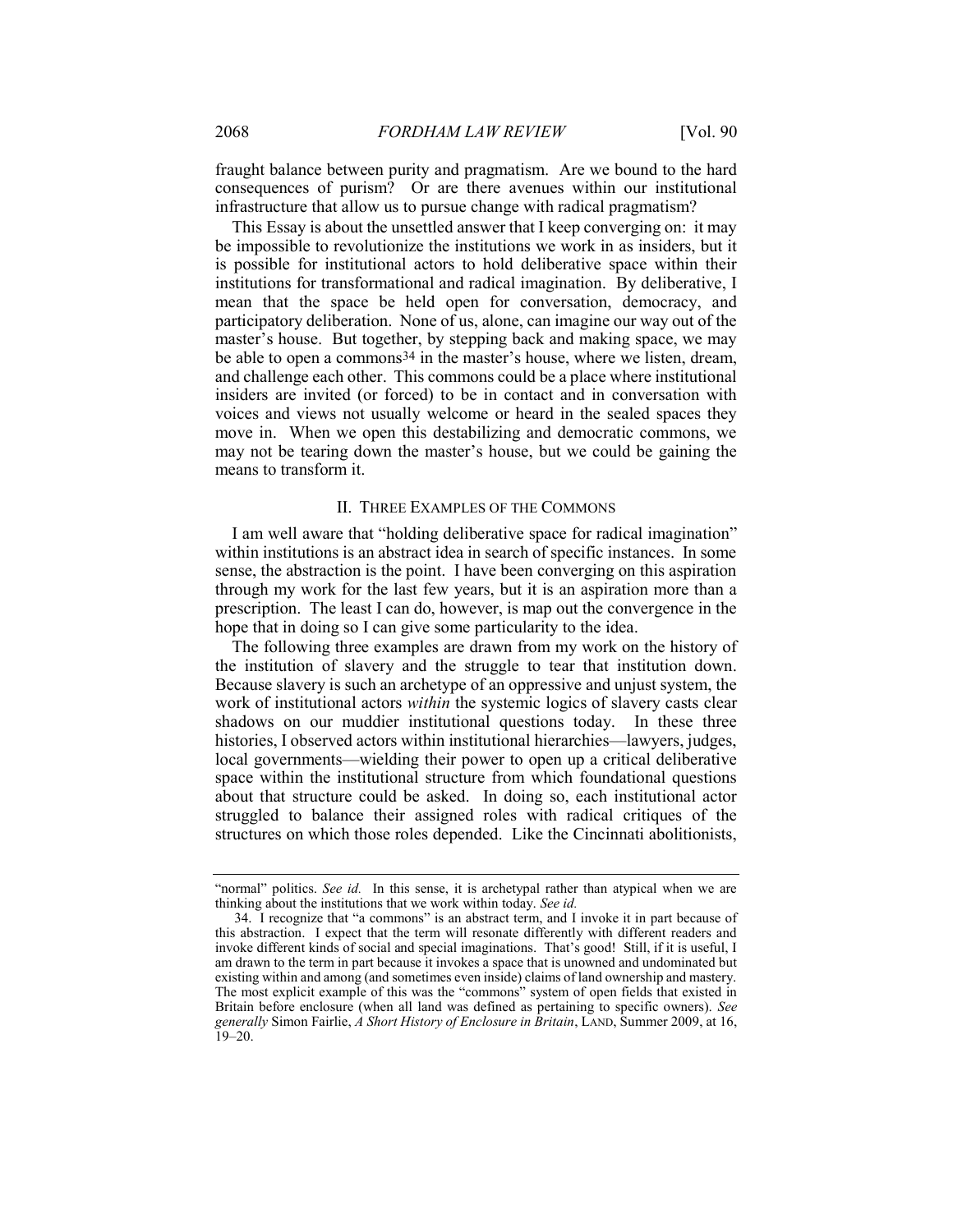these institutional actors also struggled to balance the immediate triage demands of ending individual oppression with broader strategic movement goals. From their collective radical pragmatism emerged a common commitment to taking advantage of the space created by these struggles to open doors into political and legal imaginaries that were not welcome within the mainstream institutional framework.

In Resistance Lawyering, I focused on the work that lawyers did within the despised procedural framework of the Fugitive Slave Act of 1850.35 The power that these lawyers successfully wielded for their clients and against the institution of slavery was rooted in the disruptive space they created in courtrooms and within the legal system.

In "An Outrage Upon Our Feelings": The Role of Local Governments in Resistance Movements, my focus shifted to a group of cities and towns across the North that passed resolutions condemning the Fugitive Slave Act.36 As acts of local governments, these city and town resolutions were, literally, institutional acts. I argued that these resolutions were most effective and promising where they cast the public space of local government as a site of resistance where deliberative democracy and radical imagination could flourish.37

Finally, in my most recent paper, *Judicial Solidarity?*, I turn to the most entrenched institutional actor in the legal system: the judge.38 I tell the story of a judge named Ebenezer Rockwood Hoar and his 1854 grand jury instruction in the wake of an armed uprising against the Fugitive Slave Act.39 In telling this story, I argue that even judges can seek to make space for movements and radical imagination within the otherwise sealed spaces of elite legal practice.40

While I draw the idea of a commons in the master's house from these examples, none of them offer a "model" or prescription in the sense that lawyers and policy makers often desire. Rather, what is common to these three examples is a shared outlook: humility, inclusion, and radical pragmatism. The commons cannot be planned or built; rather, it is the space that emerges when institutional insiders actively crack the windows and cede space to make room for the voices speaking outside (and often against) the institutional status quo.41 This is radical pragmatism because it does not seek to manifest a utopian order on a broken world, but rather works in the cracks,

<sup>35</sup>. See generally Farbman, supra note 5.

<sup>36</sup>. See generally Farbman, supra note 33.

<sup>37</sup>. See id. at 2180–81.

<sup>38</sup>. See generally Farbman, supra note 18.

<sup>39</sup>. See id. at 28–49.

<sup>40</sup>. See id. at 49–54, 58–62.

 <sup>41.</sup> Inside and outside are necessarily (and inherently) relative terms here. I am skeptical that any of the outside voices that I am thinking about here could be considered truly *outside* any institutional framework. All of us operate within our own frameworks, whether they be nonprofit organizations or just the broader requirements of surviving in a capitalist society. When I speak of "inside" and "outside," then, I am referring to the specific institutional spaces that legal insiders occupy (law schools, local governments, the courtroom) and the voices that are generally not heard or welcomed in those spaces.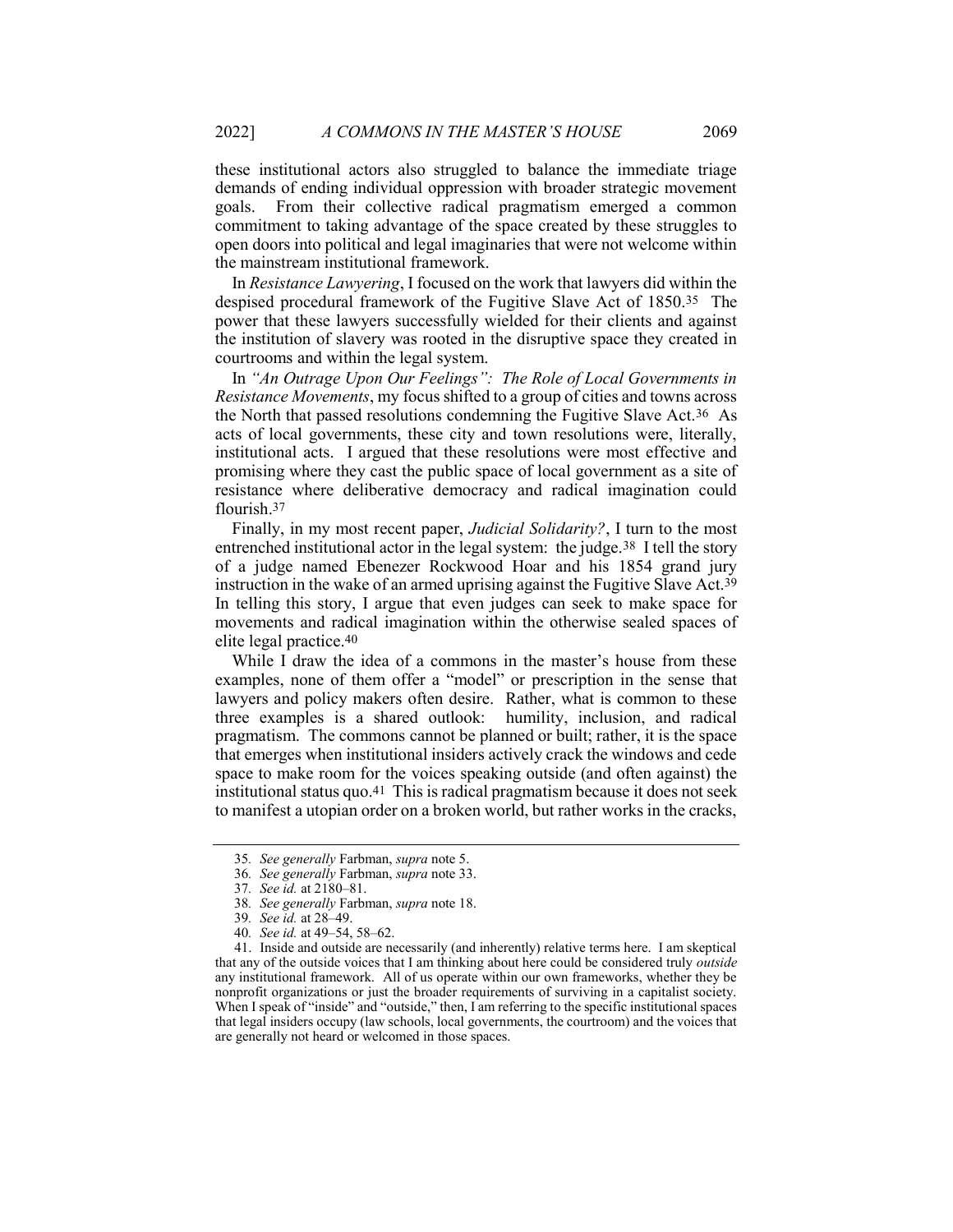lacunae, and corners of that broken world. Like every house, the master's house is drafty—there are gaps in the walls, leaks in the roof, unused dusty corners. Those of us who live and work in that house can feverishly spackle, seal, and vacuum—or we can make room for and nurture the disruptive energies where we see them, thus making space for transformational deliberation and radical imagination.

## A. Resistance Lawyering

## 1. The History

By the fall of 1850, a rift had emerged in the socio-legal order of the United States. On one hand, with every passing month, slavery was hardening its grip in the South and in mainstream national law and politics. Across the South, the laws regulating slavery were getting harsher as a new generation of more radical hard-liners ascended to political power. Many states passed laws cracking down on manumission, <sup>42</sup> exiling (or enslaving) free Blacks, <sup>43</sup> and banning abolitionist speech.<sup>44</sup> These state hard-line policies were reflected in national politics as well. By 1850, it had become the orthodox view of legal and political elites that the compromise with slavery was a foundational element of the constitutional order—and that if that compromise was threatened, secession and Civil War would follow.45 Fueled by anxiety about the growth of antislavery politics, and with secession and Civil War looming, the South and the allies of slavery extracted a series of further compromises intended to guarantee the perpetuation of slavery. From the Missouri Compromise of 1820 (which opened the Southwest up to slavery), to the annexation of Texas, and then to the "compromise" of 1850,

<sup>42</sup>. See generally THOMAS D. MORRIS, SOUTHERN SLAVERY AND THE LAW, 1619–1860, at 371–99 (1996) (analyzing the legal history surrounding manumission).

<sup>43.</sup> See generally ALEJANDRO DE LA FUENTE & ARIELA J. GROSS, BECOMING FREE, BECOMING BLACK: RACE, FREEDOM, AND LAW IN CUBA, VIRGINIA, AND LOUISIANA 132–77 (2020) (reviewing the response to free people of color by those living in slave societies).

<sup>44.</sup> See generally Michael Kent Curtis, The Curious History of Attempts to Suppress Antislavery Speech, Press, and Petition in 1835–37, 89 NW. U. L. REV. 785, 796–802 (1995) (reviewing abolitionist efforts and subsequent attempts to silence them).

 <sup>45.</sup> The most famous exponent of this compromise was Justice Joseph Story, who argued in Prigg v. Pennsylvania that the original Fugitive Slave Act of 1793 was constitutional because it embodied the Fugitive Slave Clause in the U.S. Constitution—which was a compromise that was essential to the drafting and ratification of the Constitution. 41 U.S. 539, 540–42 (1842). He wrote,

The full recognition of [the right to property in slaves] was indispensable to the security of this species of property in all the slaveholding states; and indeed was so vital to the preservation of their domestic interests and institutions, that it cannot be doubted that it constituted a fundamental article, without the adoption of which the Union could not have been formed. Its true design was to guard against the doctrines and principles prevailing in the non-slaveholding states, by preventing them from intermeddling with or obstructing or abolishing the rights of the owners of slaves. Id. at 540.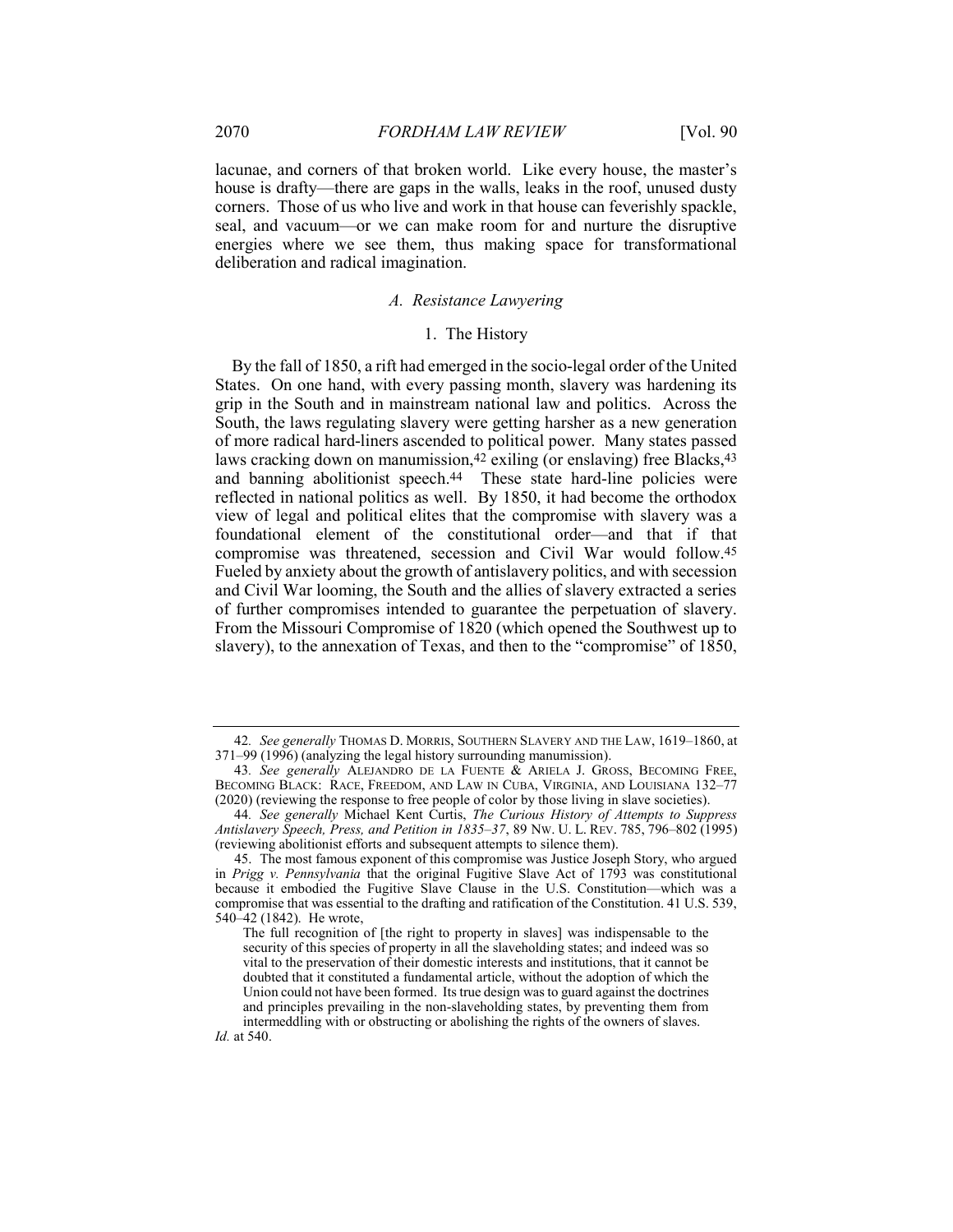a growing Southern brinksmanship sought to extract more assurances supporting the future and security of slavery.46

This was the context in which the Fugitive Slave Act of 1850 was passed. Southern legislators demanded new and stronger federal support for slave owners seeking to reclaim their "property" when the human beings that they had enslaved escaped to freedom.<sup>47</sup> While the absolute numbers of fugitives were low, Southerners saw the new law as a symbolically essential commitment to their "'sacred' property rights."48 Not only did "great compromisers" like Daniel Webster accede to this demand, but they also committed themselves to making good on the compromises' guarantees and to ensuring that alleged fugitives be effectively enslaved to prove the good faith of the North.49

Behind legal institutionalists' increasing adoption of (or capitulation to) a hard-line defense of slavery was the growing salience of antislavery politics. While abolition had been a part of mainstream political discourse since before 1776, it was not until the mid-1830s that it began to grow into anything more than a fringe movement.<sup>50</sup> After 1836, however, fueled by growing sectional tensions over westward expansion and effective antislavery activism in the press and popular culture, the arguments against slavery had become a force in national politics.<sup>51</sup> From states passing "personal liberty laws" to protect their Black citizens against kidnapping,<sup>52</sup> to the controversy over the annexation of Texas,<sup>53</sup> to the splintering of the Whig party and the birth of the Republican Party,<sup>54</sup> antislavery arguments were driving electoral and policy outcomes across the country.

And so, a dissonant gap opened between the growing antislavery movement challenging the institutional foundations of slavery and the increasingly reactionary mainstream legal and political defense of slavery. While institutions, from Congress to political parties to the courts, doubled down on their pledge of fealty to slavery, in clenching their fists they made the institutions more brittle.

When the new Fugitive Slave Act was enacted in September 1850, the law's explicit goal was to strengthen federal support for slave owners seeking

 <sup>46.</sup> For a detailed examination of these assurances, see 1 WILLIAM W. FREEHLING, THE ROAD TO DISUNION: SECESSIONISTS AT BAY 1776–1854 (1990).

<sup>47</sup>. See Farbman, supra note 5, at 1893–94.

<sup>48</sup>. Id. at 1893. Slave owners and their political allies often talked about their right to own human beings as "sacred" or "natural." Among many to invoke the phrase "sacred rights of property" was President James Buchanan in his final address to the U.S. Congress in 1860. See H.R. JOURNAL, 36th Cong., 2d Sess. 13 (1860).

<sup>49.</sup> See Farbman, supra note 5, at 1902-03.

<sup>50</sup>. See MANISHA SINHA, THE SLAVE'S CAUSE: A HISTORY OF ABOLITION 228 (2016).

<sup>51</sup>. See id.

<sup>52</sup>. See THOMAS D. MORRIS, FREE MEN ALL: THE PERSONAL LIBERTY LAWS OF THE NORTH 1780–1861, at ix (The Lawbook Exchange Ltd. 4th prtg. 2008) (1974).

<sup>53</sup>. See SINHA, supra note 50, at 478–80.

<sup>54</sup>. See HEATHER COX RICHARDSON, TO MAKE MEN FREE: A HISTORY OF THE REPUBLICAN PARTY xiii–xv (2014).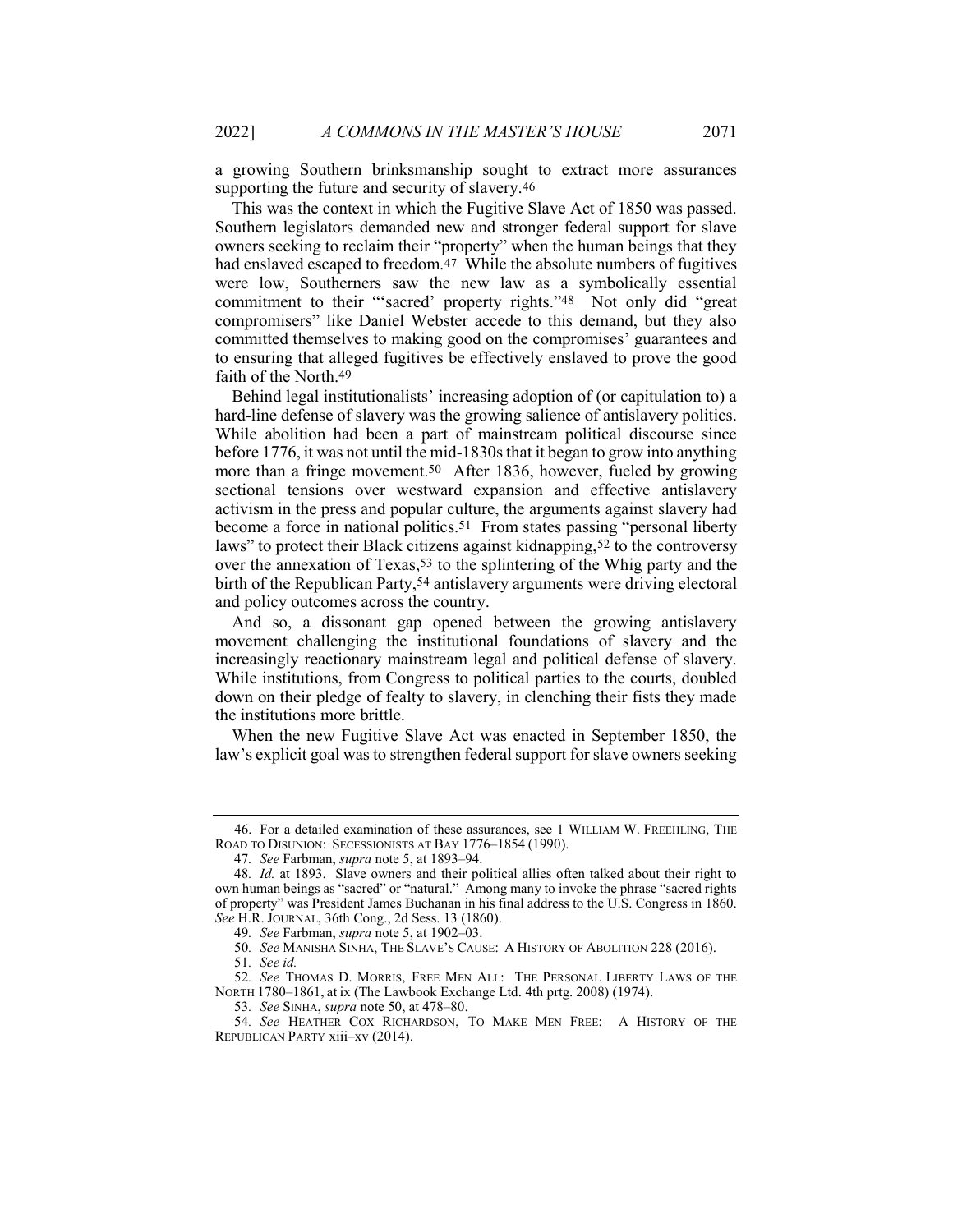to "reclaim" and enslave humans that they claimed as property.55 The procedural framework of the law was intended to soothe Southern hard-liners in nearly every respect.56 It was very easy for putative owners to engage the machinery of the law with federal marshals standing at the ready to apprehend any alleged fugitive on nothing more than the owner's word.57 Once apprehended, the process afforded by the law was explicitly biased against the alleged fugitive. Alleged fugitives were not guaranteed lawyers, had very little opportunity to present evidence, and could not have their cases heard by a jury.<sup>58</sup> The commissioners appointed to adjudicate the cases were paid \$10 if they found in favor of the putative owner, but only \$5 if they found in favor of the alleged fugitive.59 Perhaps most inflammatory for Northerners, the new law increased criminal penalties for providing aid and comfort to a fugitive in any way.60

To borrow a phrase, the new law's cruelty was the point.<sup>61</sup> Its procedural framework was meant to appease hard-liners through its cramped injustices and slanted summary process. As a result, the procedural legal framework that came into existence was both harsh and brittle. For antislavery lawyers contemplating practicing within this system, its cruelty made it apparent that resistance was necessary.62 And yet, while some purists insisted that any participation in the system validated and reified it,63 most rejected knee-jerk purism and adopted a radically pragmatic approach to fighting against slavery and against the Fugitive Slave Act.

In case after case, these lawyers used the new law's paltry procedural tools and all other tools at their disposal to disrupt, delay, and co-opt the law's process. This is the approach that I call "resistance lawyering" in my recent article.64 There I described a resistance lawyer as someone who, by practicing within a system that they believe to be unjust, "seeks both to mitigate the worst injustices of that system and to resist, obstruct, and dismantle the system itself."65 While I argue that this model of lawyering

 63. The most famous statement of this view came from Henry David Thoreau who, excoriating lawyers and the legal system, argued that the only decent position that a lawyer or a judge could take was to oppose the law and its operation entirely and exit the system. See HENRY DAVID THOREAU, Slavery in Massachusetts, in WALDEN AND OTHER WRITINGS OF HENRY DAVID THOREAU 695, 708 (Brooks Atkinson ed.1992). He wrote, "I am sorry to say that I doubt there is a judge in Massachusetts who is prepared to resign his office and get his living innocently." Id.

64. Farbman, supra note 5, at 1880.

65. Id.

<sup>55.</sup> Farbman, *supra* note 5, at 1893.

<sup>56.</sup> See generally id. at 1893–95.

<sup>57</sup>. See id. at 1894.

<sup>58</sup>. See id.

<sup>59</sup>. See id.

<sup>60</sup>. See id. at 1894–95.

<sup>61</sup>. See generally ADAM SERWER, THE CRUELTY IS THE POINT: THE PAST, PRESENT, AND FUTURE OF TRUMP'S AMERICA (2021).

 <sup>62.</sup> Lawyers were among the thousands of people who protested against the law as soon as it was signed. See generally Farbman, supra note 5, at 1895.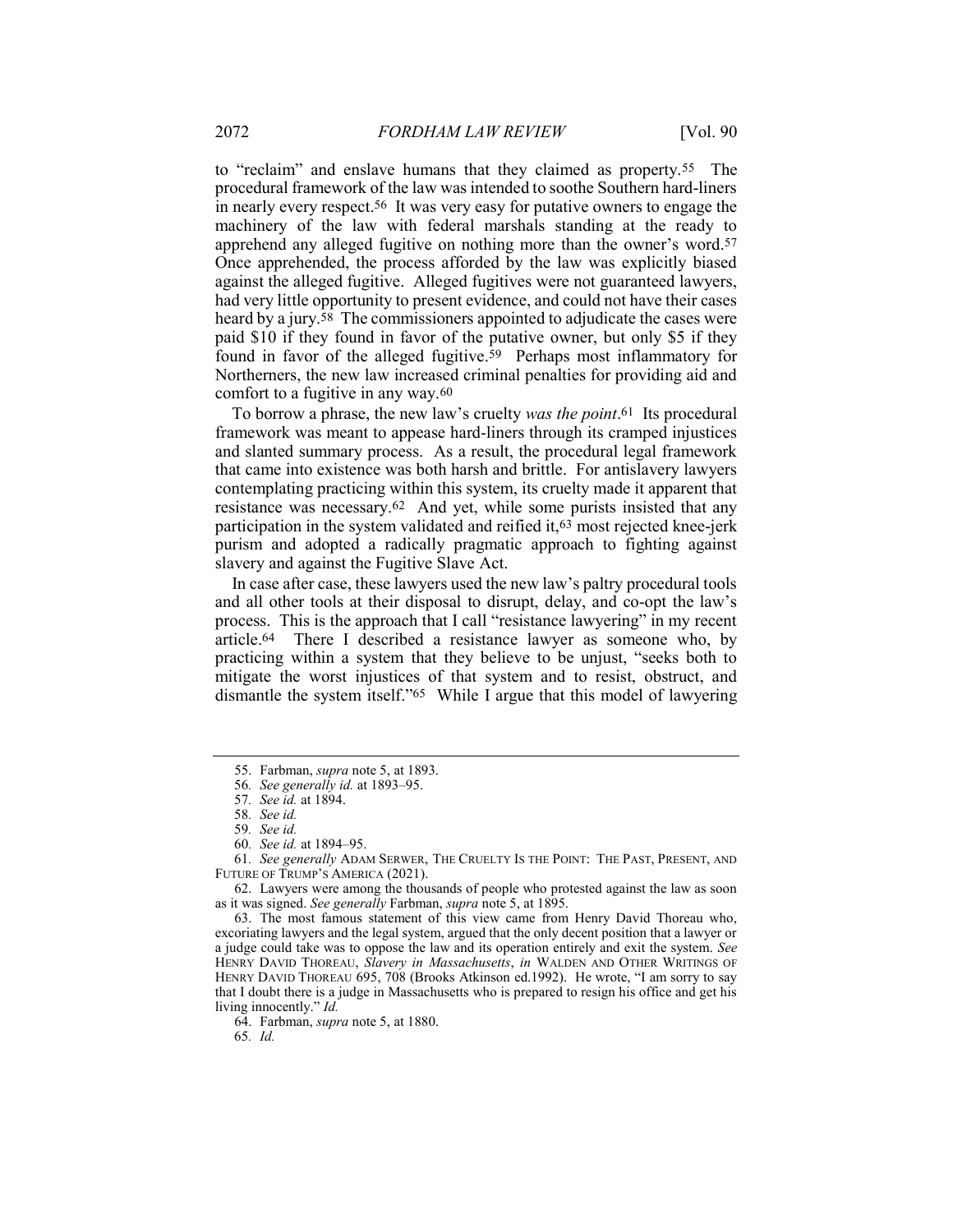transcends the 1850s, these abolitionist lawyers practicing within and against the Fugitive Slave Act were archetypal examples of resistance lawyering.

Resistance Lawyering was a long article! I won't rehash its arguments here or redescribe the remarkable tactics of the abolitionist lawyers who achieved amazing outcomes for their clients and for the movement more broadly.66 Rather, I want to point out how these lawyers, acting as institutional insiders within a legal procedural system, opened a commons within the very most hostile institutional space. As noted earlier, the framework of the Fugitive Slave Act was both harsh *and brittle*. To return to the analogy of the master's house, the walls were reinforced, but the joints were not well sealed.

Through delay, procedural confusion, and strategic use of the press, 67 antislavery lawyers invited subversive and radical imaginaries into courtrooms designed to tamp down those voices. In a system designed to ensure that alleged fugitives could not speak on their own behalf, lawyers manipulated the rules so that they could speak.68 In a system designed to minimize public outcry, lawyers magnified political salience and outrage in every case they could.69 In a system designed to reinforce the compromise with slavery, resistance lawyers transformed each case into a space to contest and challenge that compromise.

#### 2. Lawyers as Institutionalists

It is tempting to lionize abolitionist resistance lawyers and to figure them as subversives and revolutionaries. I think this both overstates the case and understates the power of the lessons they have to teach us today. There are many lawyers today who stand in a similar oppositional (and yet embedded) position with respect to the legal system that they practice within.70 Especially for public interest and nonprofit lawyers (who are undercompensated financially), there is an understandable tendency to compensate themselves with the self-righteousness of heroism. Indeed, since the article was published, I have been struck by how many lawyers have sought to claim the label "resistance lawyer" for themselves as a badge of honor. As a former underpaid civil rights lawyer, I understand this impulse.

 <sup>66.</sup> For those who are interested, I tell these stories in some detail in Part II of the article. See id. at 1895–932.

<sup>67</sup>. See id. at 1905.

<sup>68</sup>. See, e.g., MARK REINHARDT, WHO SPEAKS FOR MARGARET GARNER? 25–26 (2010) (describing how lawyer John Jolliffe, representing Margaret Garner—whose story inspired Toni Morrison's novel Beloved—managed to manipulate the trial process to allow Garner to testify before the commissioner).

 <sup>69.</sup> In case after case, lawyers used the bully pulpit of the courtroom to speak indirectly to the press and build public support for the alleged fugitives they represented. See generally Farbman, supra note 5, at 1905–32.

 <sup>70.</sup> Here again, I acknowledge the huge differences between the context of slavery and our present unjust frameworks, while insisting that the shadows of the past can be usefully observed in the present. In the paper, I offer capital defense lawyers, public defenders, and immigration lawyers as examples, though there are many others one could imagine as well. See id. at 1939–52.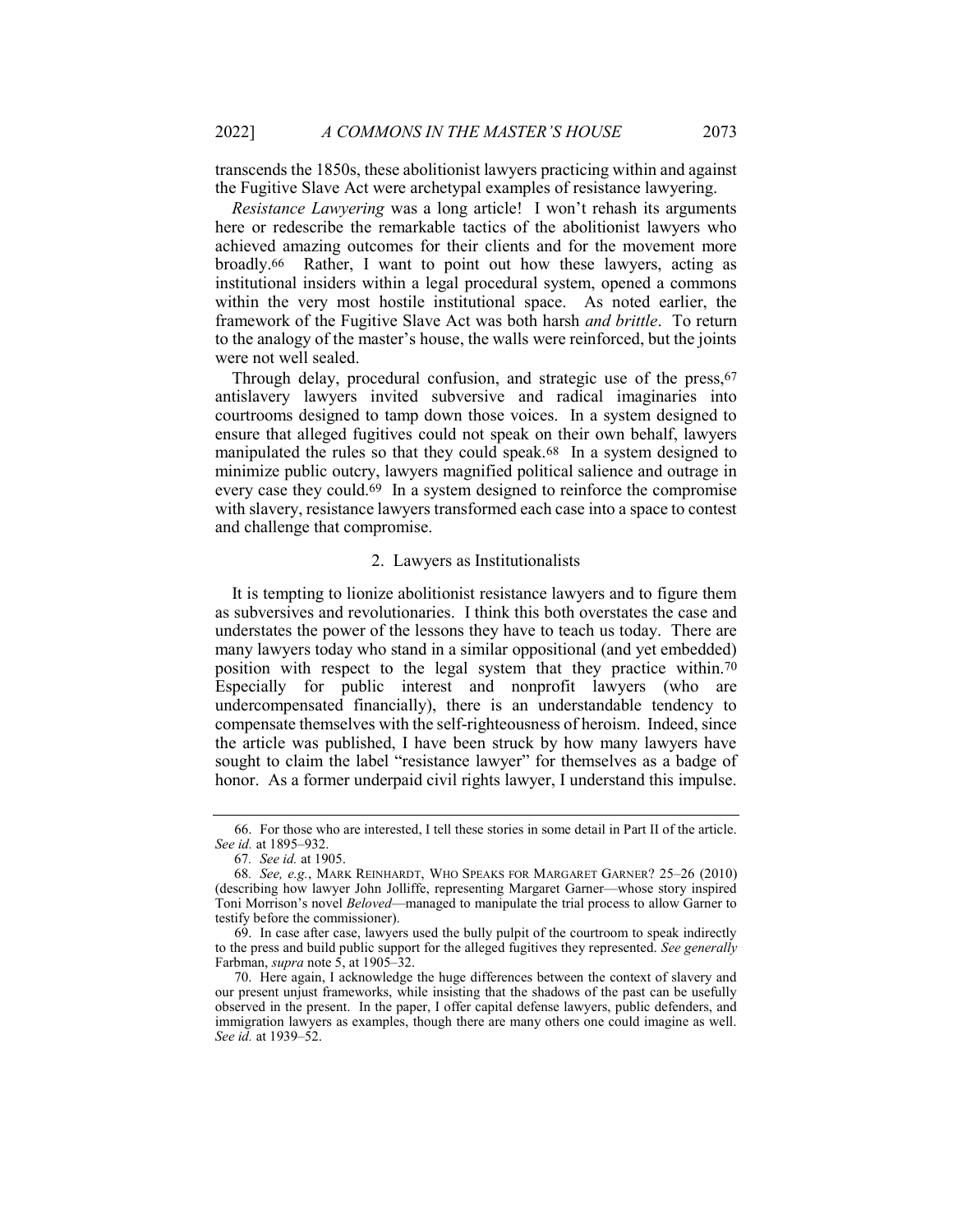Badges of radicalism, like proclamations of purity, are powerful rhetoric against the ever-pulling tide of institutional complicity. Whether or not a lawyer's work fits within the definition I laid out, given the choice between "resistance" and "status quo," it is easy enough to guess which one most cause lawyers would choose.

But while many lawyers are resistance lawyers in some sense, treating the term as a heroic and individualistic badge misunderstands the lessons of the 1850s. The reality is both more prosaic and more powerful. Lawyers working within institutions and struggling to make space to question and upend those institutions are working in incremental but essential ways to make a commons within the master's house—not alone, but together with each other and with the excluded voices whose imaginaries they invite into that commons. Making this commons is resistance by inclusion and invitation. It is resistance by making space for discourse and democracy. To the extent that this is heroic work, it is heroism on a modest scale. And modesty is a critical element: this model of resistance suggests that lawyers are not the heroes of the movement, but rather coparticipants with the activists, agitators, dreamers, and grassroots organizers who would be excluded from the master's house.

This modesty matters because no matter how radical a lawyer's work and critique, to be a lawyer is to be an institutionalist. Lawyers are, almost definitionally, embedded as practitioners within a legal system. Living in the real world, it hardly needs saying that all legal systems have a politics and that many legal systems launder a complicity with oppressive structures through the guise of neutrality. As I argue in Resistance Lawyering, there is no one great structure that we can name "the legal system," but rather multiple and overlapping substantive and procedural frameworks that lawyers practice within and around.<sup>71</sup> Even if lawyers practice within substructures and subsystems that they oppose, most lawyers retain a deeper commitment to the "rule of law" and the abstract idea of a good and functioning "legal system."72

Casting lawyers as institutionalists should not minimize or dispirit. Rather, it should highlight the extent to which lawyers cannot constructively cast themselves as purists, wash their hands of "the system," and propose to burn it all down. Rather, as institutional insiders, their radicalism must be pragmatic. Even for resistance lawyers with deep critiques of the systems that they are operating within, it is not their work alone that is doing the work of resistance.

The abolitionist lawyers that I wrote about were not dismantling slavery on their own, and those that hoped to do so were deluded and ineffective. Rather, they were vectors for bringing radical and transformative arguments fueled by a transformative abolitionist imagination into legal spaces. Through their obstructionist practices, grandstanding oratory, and procedural shenanigans, these lawyers found ways to bring the force of outside

<sup>71</sup>. See id. at 1933–34.

<sup>72</sup>. See id.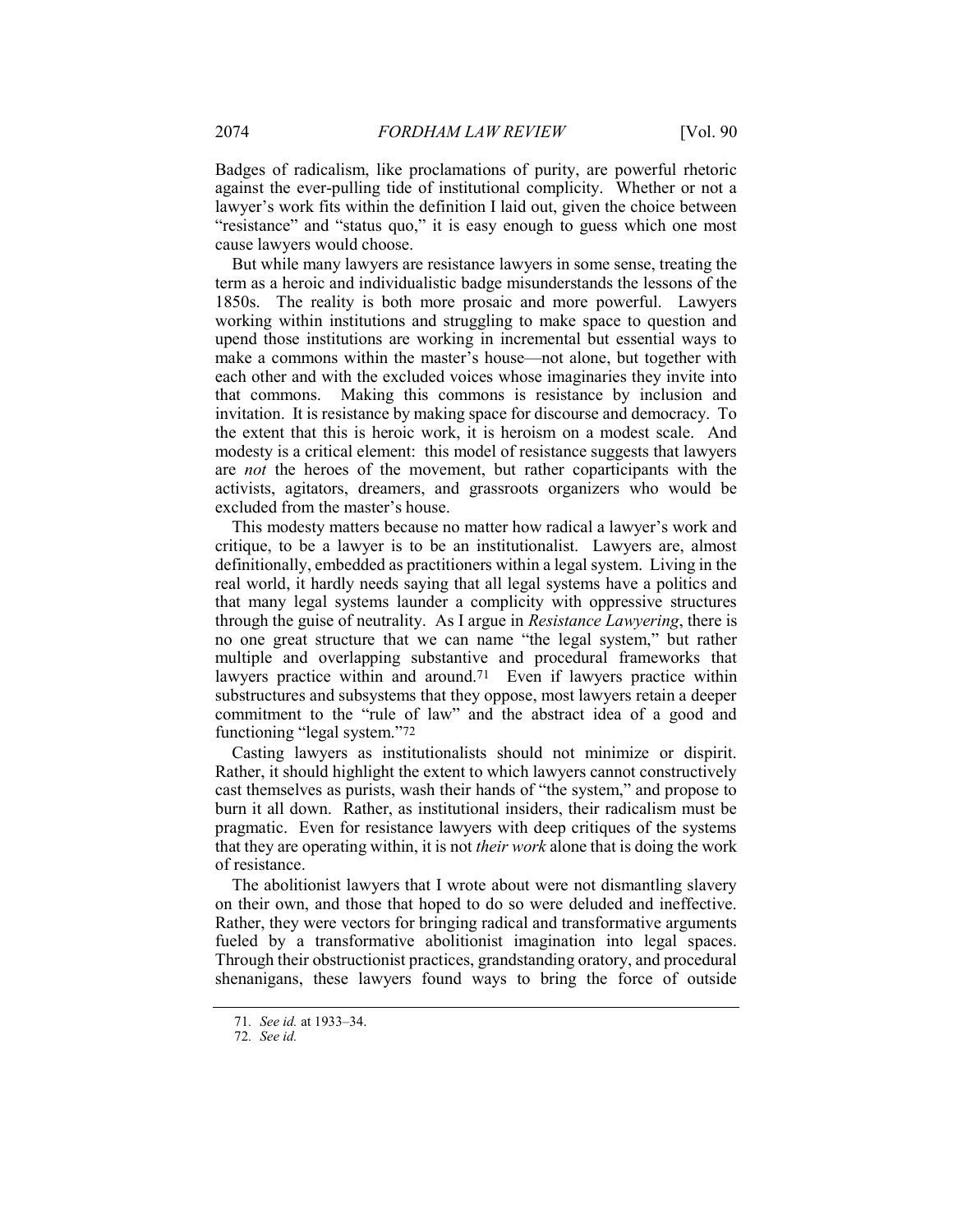movement arguments into courtrooms, and then back out again into the public view.

The radical and revolutionary energy that was driving antislavery politics and resistance was an energy growing in movement spaces: Black abolitionist vigilance committees, antislavery societies, churches, and women's sewing circles. The boundaries between those movement spaces and the conventional and conservative spaces of law and legal argument were policed by status quo legal elites. Paeans to "the rule of law" and demands that laws like the Fugitive Slave Act be upheld to preserve "legal order" were intended to do precisely what today's demands that law not be "politicized" are intended to do: erect a barrier between legal imaginaries and the unsettling and threatening radical imaginaries developing in movement spaces.

What resistance lawyers did and continue to do is to breach that barrier. By making space for movement actors to speak and by muddying the boundaries between legal and movement imaginaries, lawyers can open up a deliberative space within the very institutions that they operate within. Framed this way, resistance lawyers both past and present do not need to choose purity or complicity. They need not choose whether to take up or reject the "master's tools." Instead, through modesty, strategy, and radical pragmatism, they can make space within the master's house for critique, imagination, and transformation.

## B. Outraged Towns

Lawyers were not the only institutionalists outraged by the Fugitive Slave Act. When the law was signed by President Millard Fillmore in 1850, a wave of outrage manifested in spontaneous community gatherings and meetings across the increasingly antislavery North.73 Most of the antislavery societies and vigilance committees that convened these meetings operated outside of government.74 The mass movement against the law was burning from the grassroots against the brittle but rigid institutions that upheld slavery.

Apart from the small, but growing, cadre of antislavery politicians at the state and national levels, most public officials and government actors either stayed aloof from the abolitionist firestorm or, like Daniel Webster, pledged fealty to the new law and the "patriotic" project of compromise.75 Nevertheless, a small number of towns and cities sought to get off the sidelines by passing resolutions that condemned the Fugitive Slave Act and promised to nullify it.

I wrote about these local resolutions in my recent article, "An Outrage Upon Our Feelings": The Role of Local Governments in Resistance Movements.<sup>76</sup> In that article, I collect examples of local resolutions from

<sup>73</sup>. See Farbman, supra note 33, at 2125.

 <sup>74.</sup> Today we would likely see them as nonprofits or nongovernment organizations, but those labels did not carry their present meaning in the 1850s.

<sup>75</sup>. See Farbman, supra note 33, at 2167–69.

<sup>76</sup>. See generally id. at 2122–63.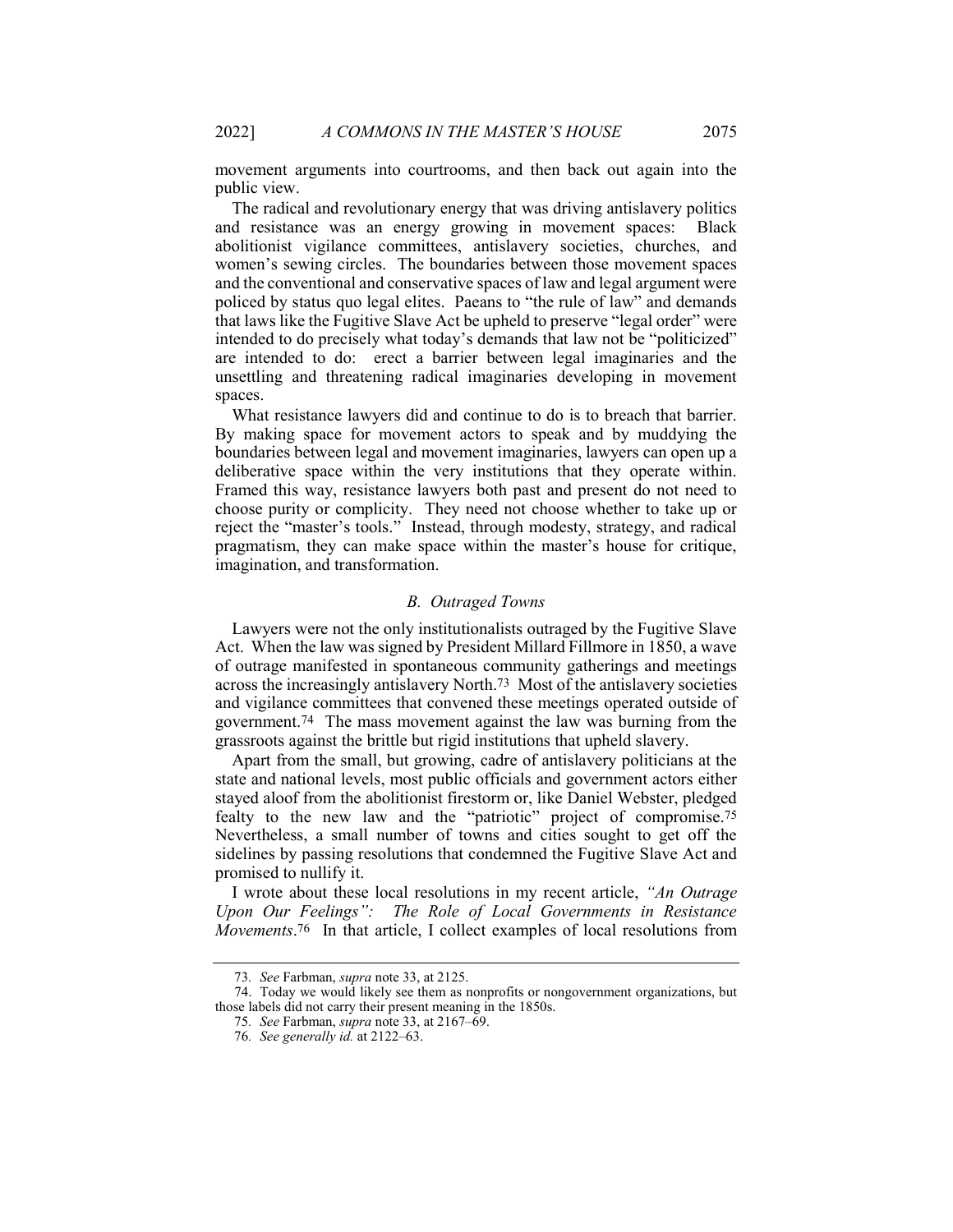cities and towns across the North.77 The language in these resolutions was strident. Acton, Massachusetts, called the law "an abomination without a parallel in the annals of our government."78 The citizens of Marshfield, Massachusetts—the hometown of hero-turned-villain Daniel Webster called the law a "disgrace to the civilization of the age, and clearly at variance with the whole spirit of the Christian faith."79 Not only was the law a moral outrage, they argued, but it was unconstitutional.80

For the local governments that felt and spoke this way, it was clear that they sought to resist the Fugitive Slave Act. The central strategic question was then: what could be done to stop the law? The short answer common to every resisting town was, dispiritingly, almost nothing. In some places, like Acton or Marshfield, there were very few Black residents and very little chance that an alleged fugitive slave would ever be apprehended in town.81 In small and predominantly white towns, the outrage of the new law was a political abstraction. It was easy to promise to resist or even nullify the law because there was almost no chance that anyone would be forced to keep that promise in any substantial way.

In other places, like Chicago, there were many more free Black residents and thus a much higher likelihood that a slave owner would leverage the law's mechanisms to reclaim their "property" within the city.82 For a city like Chicago, the question of local capacity for resistance was much more pragmatic. The city could choose to deploy its police or constabulary to intervene against the federal marshals and protect an alleged fugitive. Moreover, the city *could* choose to use its resources in other material ways to provide physical sanctuary and protection for alleged fugitives. For pragmatic reasons, however, no city ever proposed to take such steps. Interposing local police against federal marshals was a recipe for armed civil conflict, which the city would almost certainly lose. Perhaps more to the point, although there was value in expressing antislavery outrage, there was less reason for the city government to take the much more substantial risk of challenging the federal government on behalf of residents who were not full-fledged citizens.

Whatever the reasons, despite often high-flying rhetoric and saber-rattling about nullifying the law, no local government actually took any meaningful

 <sup>77.</sup> Although, truth be told, the vast majority of the examples wind up being from small towns in Massachusetts, with Chicago being an important outlier. See generally id.

<sup>78</sup>. Id. at 2157 (quoting Resolutions at 1851 Acton Town Meeting in Response to Federal Fugitive Slave Act, ACTON MEM'L LIBR. CIV. WAR ARCHIVES, https://www.actonmemoriallibrary.org/civilwar/documents/acton\_town\_meeting/1851\_resol utions.html [https://perma.cc/VLD9-SR6X] (last visited Mar. 4, 2022)).

<sup>79</sup>. Id. at 2100 (quoting 1 LYSANDER SALMON RICHARDS, HISTORY OF MARSHFIELD 163 (1901)).

 <sup>80.</sup> In Weymouth, Massachusetts, the resolutions proclaimed the law "'highly obnoxious to the people of this Town' because it was 'unconstitutional' as well as 'arbitrary, unjust, and cruel." Id. at 2130 (quoting Proceedings of the Weymouth Town Meeting of November 12, 1850, in RECORDS OF THE TOWN OF WEYMOUTH).

<sup>81</sup>. See id. at 2127, 2142.

<sup>82</sup>. See id. at 2134–35.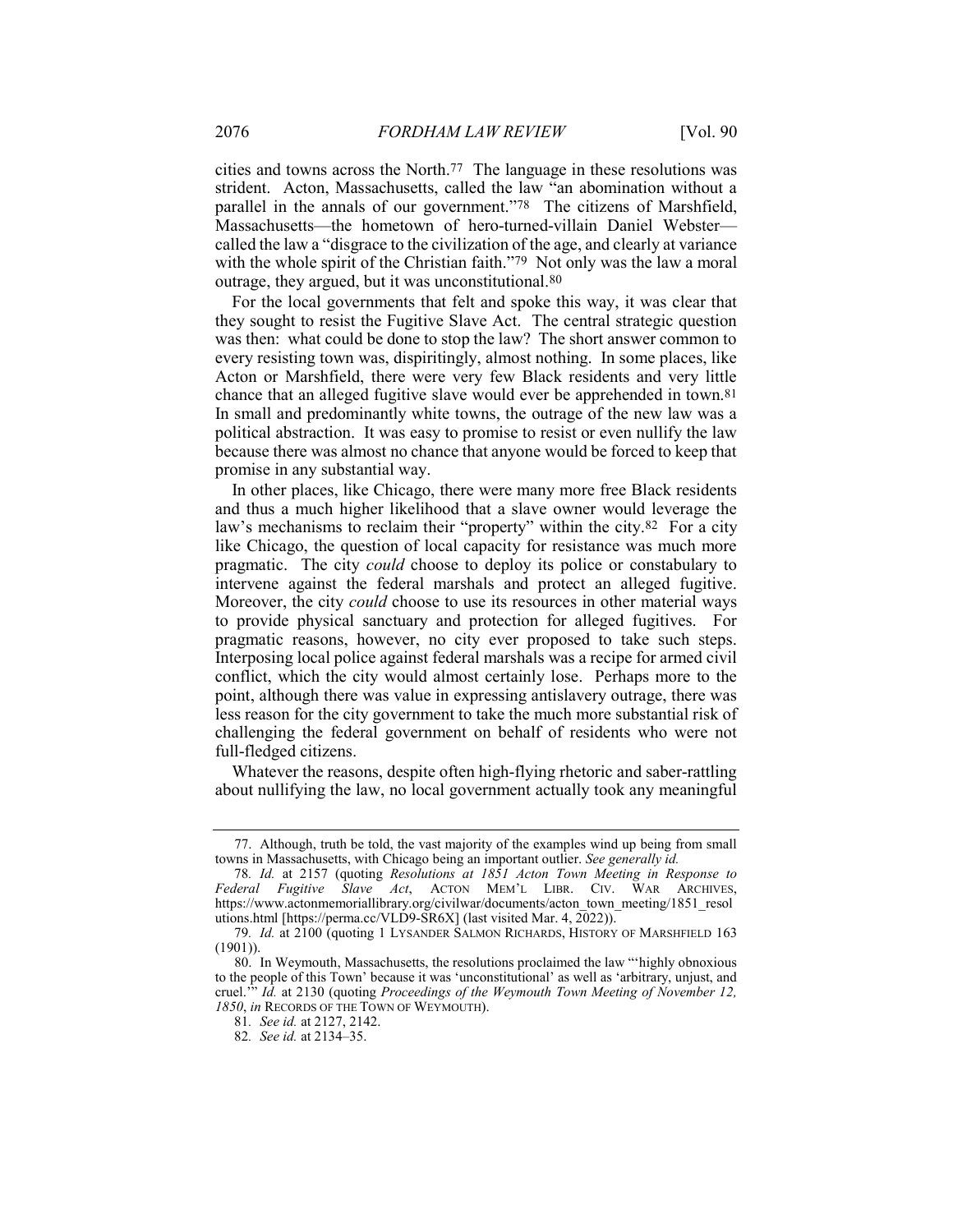substantive action to resist the law. While private citizens organized to patrol the streets and alert residents to the threat of slave catchers,83 local governments did not help with these efforts.84 While private citizens denounced anyone who would collaborate with the slave catchers, local governments were unwilling to back their rhetoric with real sanctions against their collaborating neighbors.85

Where the gap between rhetoric and action was so stark, it is tempting to conclude that local governments were simply not rich or effective sites for resistance. Put more sharply, a close examination of many of these resolutions points toward a shallow and ineffective performative alignment with the abolitionist movement. To speak against an outrage is better than nothing! But empty institutional promises feel more like bluster than support.

It is not hard to translate the bleak picture from the past into today's landscape. In my recent article, I note the many parallels between the 1850 resolutions and contemporary sanctuary resolutions.86 The politics around proclaiming sanctuary are problematically familiar, and many cities and towns have performatively embraced the idea of sanctuary as "good politics" without doing as much as they could (or should) to actually protect their residents against being detained and deported.87

It is tempting, then, to drift toward purism—to the view that the only place where "true" resistance can happen is on the outside of the formal structures of governance. It is tempting to conclude that local governments can, at best, be sympathetic windbags and, at worst, make cynical promises that they will not live up to. In short, looking at the present through the past, there is reason to be concerned that governmental actors cannot be productive participants in resistance movements.

 <sup>83.</sup> In Chicago, a group of abolitionists gathered at Quinn Chapel A.M.E. Church (a predominantly Black church) to create a well-articulated plan for private patrols. Id. at 2135. The meeting was explicit about how much help they expected from the government: "[W]e must abandon the hope of any protection from [the] government." Id. (second alteration in original) (quoting 1 CHRISTOPHER ROBERT REED, BLACK CHICAGO'S FIRST CENTURY: 1833– 1900, at 101 (2005)).

<sup>84</sup>. See id. at 2161.

 <sup>85.</sup> In Weymouth, Massachusetts, for example, the resolutions labeled "any man who oficially or unoficially shall aid or abet the execution of the Fugitive Slave Law" as "a deadly enemy to the virtue[,] peace[, and] security" of the town. Proceedings of the Weymouth Town Meeting of November 12, 1850, in RECORDS OF THE TOWN OF WEYMOUTH; see also Farbman, supra note 33, at 2129–30. Having said that, however, the town meeting failed to impose any available sanctions, such as revoking town licenses or expulsion from the town meeting. See id. at 2130.

<sup>86</sup>. See generally Farbman, supra note 33, at 2169–81.

 <sup>87.</sup> The example of Chicago is relevant again here. In 2016 after the election of former President Donald Trump, Mayor Rahm Emmanuel promised undocumented residents of the city that they would be "safe in Chicago." Alex Kotlowitz, The Limits of Sanctuary Cities, NEW YORKER (Nov. 23, 2016), https://www.newyorker.com/news/news-desk/the-limits-ofsanctuary-cities [https://perma.cc/4E9C-C3UF]; see also Farbman, supra note 33, at 2175 n.242. In the first six months after the election, U.S. Immigration and Customs Enforcement deported nearly 3,000 Chicagoans. Id. at 2177.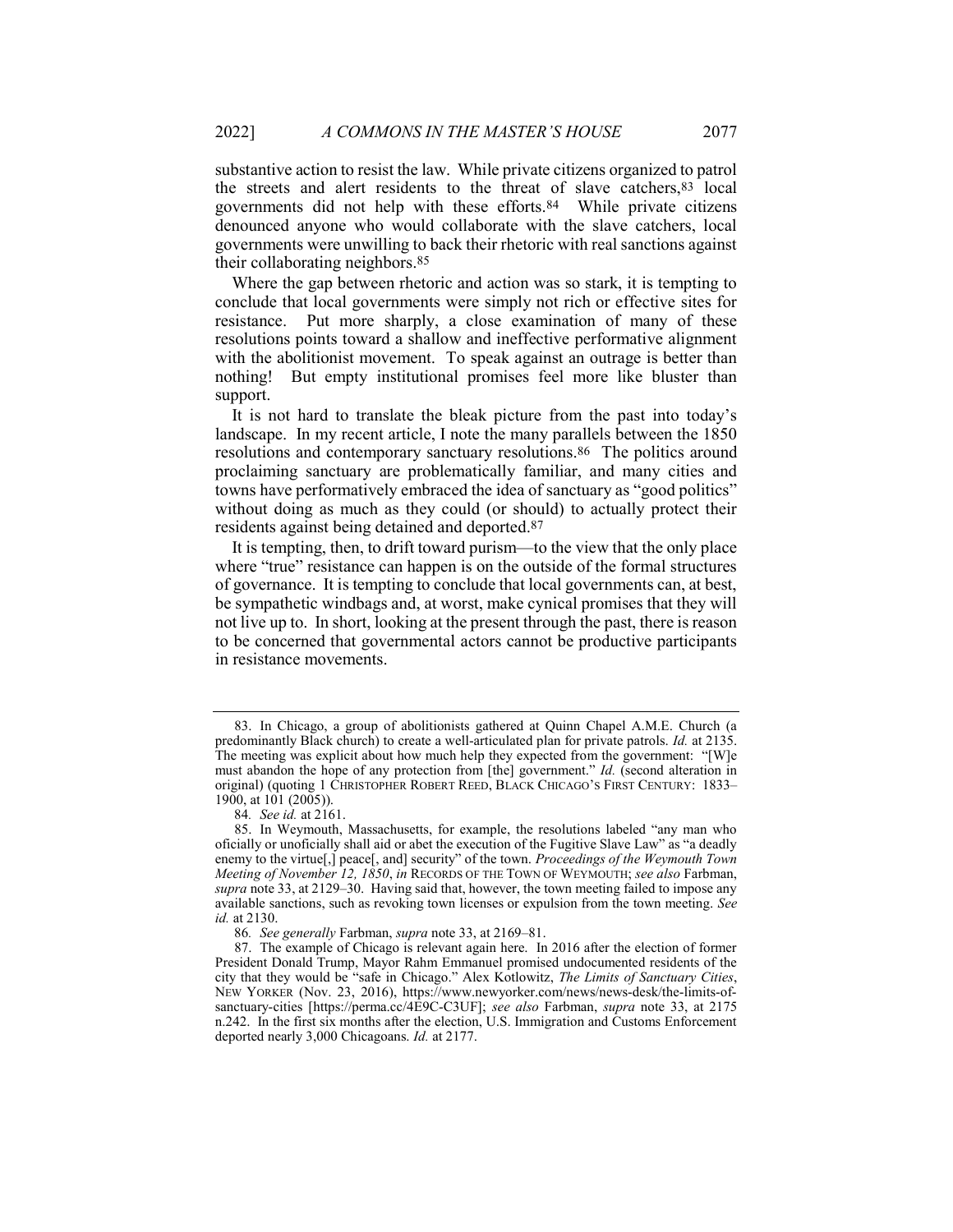For all the sympathy I have with this temptation, I want to push back against it. My argument in the article begins with the flickering promise of the resolutions passed by the town meeting in Acton, Massachusetts, in the spring of 1851.88 Like many of its neighboring towns that spoke out, Acton's resolutions condemned the Fugitive Slave Act in no uncertain terms.89 They called the law a capitulation to slavery and slave owners and called the law "manifestly iniquitous and unconstitutional."<sup>90</sup> But unlike its neighbors, Acton's resolutions neither promised to nullify the law nor to provide sanctuary.91 Rather, Acton's resolutions made explicit that the purpose of speaking was not to pretend substantive protection, but rather to keep faith with the town's tradition of civic engagement and virtue.<sup>92</sup> In keeping faith with the town's moral traditions, Acton was doing more than virtue signaling. The resolutions make it clear that the town was pledging to hold civic space for resistance to the law. Without promising to resist the law by public means, the resolutions promised to value civil disobedience against the law and to support and foster a space for town residents to organize against the law.93

Acton's resolutions modeled the promise of radical pragmatism in local resistance. Acton did not cast itself as the hero or protector.94 The town meeting seemed aware of the limits of its own capacity to resist the law.95 But the resolutions also implicitly recognized that the institution of local government represents a civic space.96 Acton's resolutions thus invited civil resisters, abolitionists, organizers, and radical imaginations into the civic space of the town.97 In this sense, Acton transformed its town common into a commons within the master's house.98

Acton's example from 1851 points the way toward a model for today's local governments. Just as resistance lawyers decenter themselves to create space within the institutions of legal practice, so too can local governments decenter their own role to create civic space for movement energies to flow in and through. Once again, the model is radical pragmatism. Where institutionalists within local governments (including the political arms of

<sup>88</sup>. See generally Farbman, supra note 33, at 2104, 2155–60.

<sup>89</sup>. See id. at 2155.

<sup>90</sup>. Id. at 2156 (quoting Resolutions at 1851 Acton Town Meeting in Response to Federal Fugitive Slave Act, supra note 78).

<sup>91</sup>. See id.

 <sup>92.</sup> The resolutions declare that the town meeting "feel it to be a duty we owe to the memory of our Fathers that we owe ourselves, to our descendants, to our Country and to our God, to record our solemn protest against said law." Id. at 2157 (quoting Resolutions at 1851) Acton Town Meeting in Response to Federal Fugitive Slave Act, supra note 78).

<sup>93</sup>. See id. at 2158.

<sup>94</sup>. See id. at 2159.

<sup>95</sup>. See id.

<sup>96</sup>. See id.

<sup>97</sup>. See generally id.

 <sup>98.</sup> The Acton Town Common is a painfully iconic representative of the New England stereotype. There is a green (with a war memorial at its center) laid out in front of the old congregational church. See Acton, FREEDOM'S WAY, https://freedomsway.org/ communities/acton/ [https://perma.cc/6V58-WFBU] (last visited Mar. 4, 2022).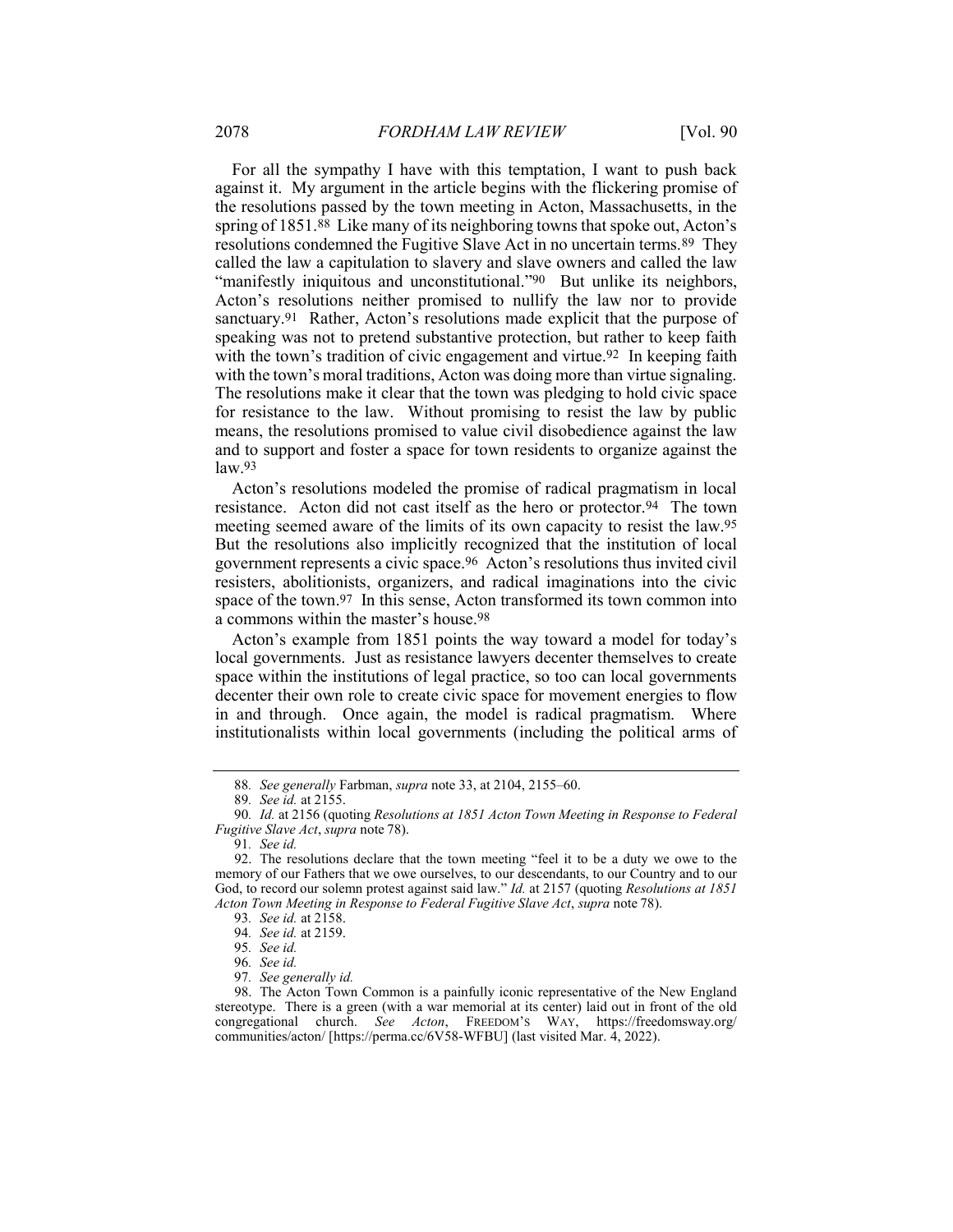those governments themselves) are drawn toward helping resistance movements, they can act strategically and incrementally. Broad public statements of sanctuary may be helpful, but so too may be small gestures like participatory budgeting, extending the franchise to noncitizens, and making room for radical imagination within and across the wide array of local public space.

If the argument here is somewhat dyspeptic about the value of public proclamations of sanctuary or high-flying local political rhetoric, it is ultimately optimistic on the question of whether and how local governments can participate in resistance movements. If movements require nourishment and democratic space to thrive, local governments can be powerful incubators of transformative ideas and energies. Not only is this a hopeful image, it is already happening to a greater and lesser extent all over the country and the world.99 Recognizing these already flourishing commons within our existing institutions promises to shift focus away from antigovernment purism and toward growing, extending, and maximizing these spaces.

# C. Resisting Judges

The optimistic spark that I am trying to protect from the elements relies on the observation that, to varying degrees, institutional actors have made, and can make, space within otherwise hostile institutions to nourish and support resistance movements. But against that optimism blows a large objection. Even if the kind of radical pragmatism that I am identifying is possible, it is also rare. It is far more common for institutional insiders to act to exclude radical imaginaries and close down the space for resistance movements to flourish.

This was true in the 1850s, and it remains true today. Perhaps the most well-known study of this bleak story is Robert Cover's book Justice Accused: Antislavery and the Judicial Process.100 In the book, Cover canvassed the way that the legal elite—especially judges—coalesced around the view that the survival of the union depended on maintaining the compromise with slavery.101 In particular, Cover focused on antislavery judges.102 As judges, these men (and they were all men) were the central pillars of the legal establishment, and in Cover's telling, every one of them chose complicity

 <sup>99.</sup> One prominent example of this idea is the municipalist movement. Muncipalists have identified local government as a site for their work of "radicaliz[ing] democracy, feminiz[ing] politics and driv[ing] the transition to an economy that cares for people and our environment." See About, FEARLESS CITIES, https://www.fearlesscities.com/en/about [https://perma.cc/TS4J-4JUT] (last visited Mar. 4, 2022). The most prominent working example of municipalism in action is Barcelona, but there are municipalist movements and governments all over the world. See Map, FEARLESS CITIES, https://www.fearlesscities.com/en/map [https://perma.cc/SA5L-SUFS] (last visited Mar. 4, 2022).

 <sup>100.</sup> ROBERT M. COVER, JUSTICE ACCUSED: ANTISLAVERY AND THE JUDICIAL PROCESS (1975).

<sup>101</sup>. See generally id.

<sup>102</sup>. See generally id.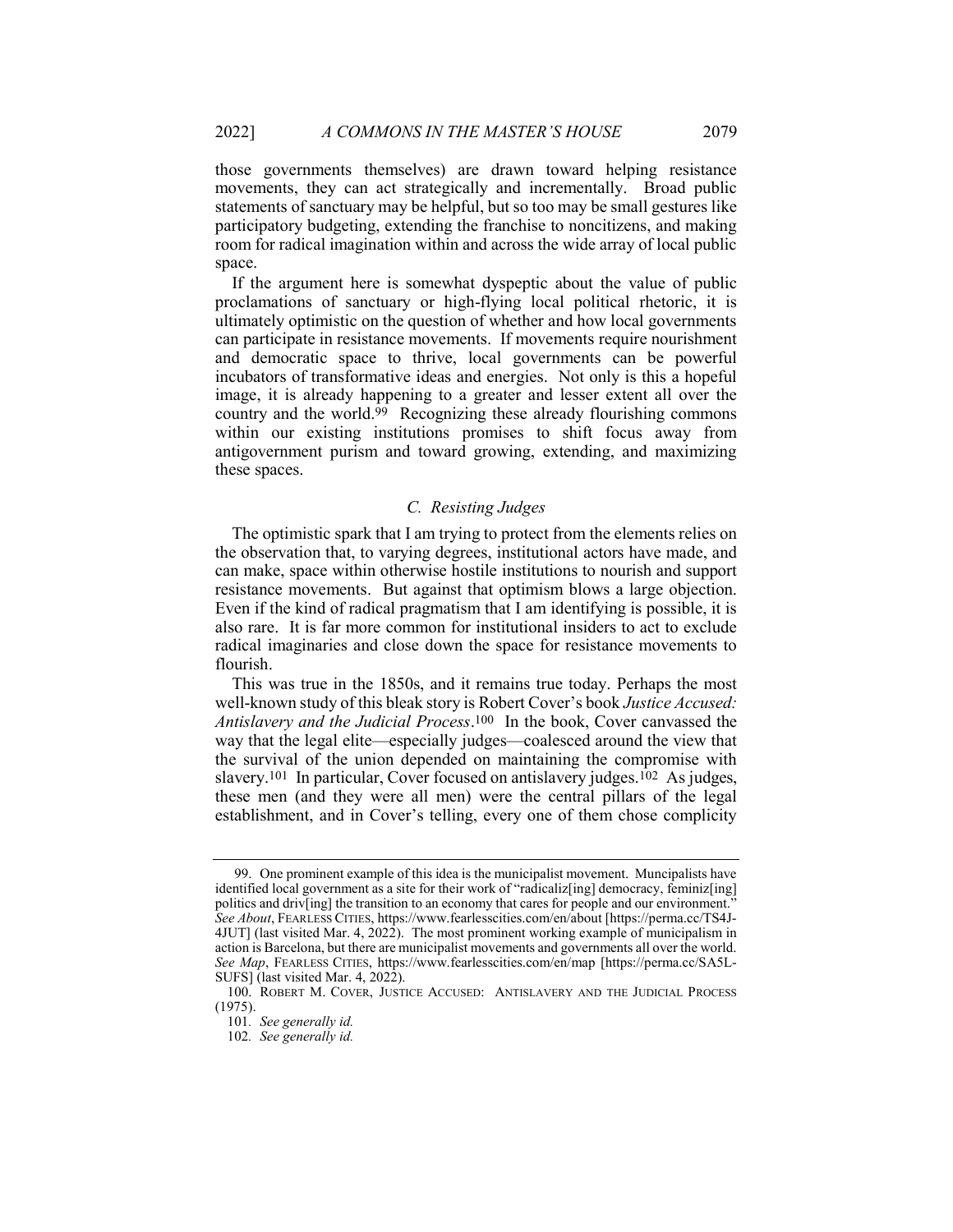with slavery over their personal moral objections against it.103 This was what Cover called "the moral-formal dilemma."104 While Cover began his analysis disgusted at these craven judges, he ultimately concluded that lawyers and judges, as deeply entangled as they were with the institutions that they operated within, were simply not well-suited to be the agents of change within those institutions.105 In his evocative framing, judges were priests, not prophets.106

Robert Cover's view of judges and the limited scope of their capacity to be useful in resistance movements stands not only as the definitive statement on the subject for the 1850s, but also for today. In my recent paper, Judicial Solidarity?, I call Cover's view "judicial dismalism" and argue that it is aligned with a form of purism that comes straight from Henry David Thoreau.107 Thoreau, in his seminal essay Civil Disobedience, argues that where a judge is faced with an unjust law, his only option is to refuse to enforce that law and resign.108 Both Thoreau and Cover share the view that judges either cannot or will not do anything from within their institutional role to disrupt or challenge that institution.109 To merge their views, prophets resign while priests labor on.

In Judicial Solidarity?, I confront the Cover/Thoreau purist view and, through the story of Thoreau's neighbor, Judge Ebenezer Rockwood Hoar, unsettle the stability of their conclusion.110 Judge Hoar, a native of Concord, Massachusetts, was deeply entwined personally and intellectually with his famous transcendentalist neighbors Emerson and Thoreau.111 Hoar's parents were Yankee royalty (his father was known as "Squire Hoar" and his mother was the daughter of Roger Sherman).<sup>112</sup> Like so many other Massachusetts elites, Hoar had been educated at Harvard and raised in staunchly orthodox traditional politics.113 In short, he was no firebrand. But Hoar was also a leader of the increasingly mainstream antislavery political movement in Massachusetts.114 As an elite antislavery institutionalist, Hoar fit Cover's

<sup>103</sup>. See generally id. See also Farbman, supra note 18, at 13–14, 57–58.

<sup>104.</sup> COVER, *supra* note 100, at 5; see also Farbman, *supra* note 18, at 57.

<sup>105</sup>. See generally COVER, supra note 100.

<sup>106</sup>. See id. at 259 ("If a man makes a good priest, we may be quite sure that he will not be a great prophet.").

<sup>107.</sup> See Farbman, supra note 18, at 12.

<sup>108.</sup> See HENRY DAVID THOREAU, Civil Disobedience, in WALDEN AND OTHER WRITINGS OF HENRY DAVID THOREAU 665, 680 (Brooks Atkinson ed., 1992).

<sup>109.</sup> See generally Farbman, supra note 18, at 57-58.

<sup>110.</sup> See generally id. at 5-8.

<sup>111</sup>. See id. at 28, 37–38. Hoar's sister had been engaged to marry Emerson's younger brother Charles before he tragically died, and Ralph Waldo Emerson had taken her into his household. See id. at 36. Hoar's younger brother was Thoreau's close friend and frequent walking companion. See id. at 37.

<sup>112</sup>. See id. at 28–29.

<sup>113</sup>. See id. at 29–30.

 <sup>114.</sup> While Hoar was no fire-breather, he was a staunch opponent of slavery when he served in the state legislature. See generally id. at 34–36. He was among the first and founding members of the Massachusetts Republican Party that emerged as an antislavery party from the ashes of the Whig Party. See id.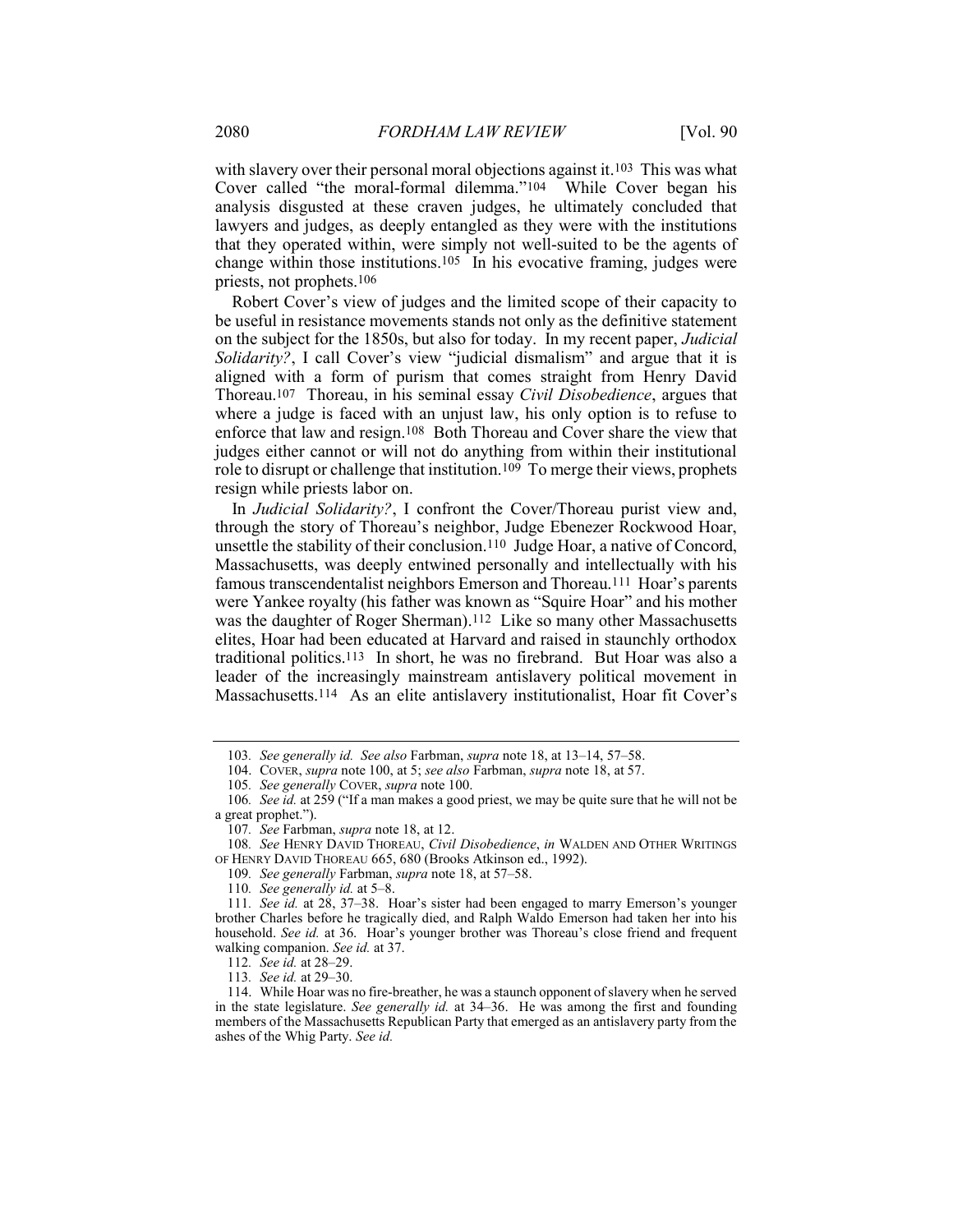profile perfectly. He was precisely the kind of judge who would oppose slavery in private but uphold its institutional compromises in public in the name of political and social stability.

Hoar was not the only antislavery judge to charge a grand jury on how the law should treat abolitionists who resisted the Fugitive Slave Act. In *Judicial* Solidarity?, I collect and digest all the other grand jury instructions delivered in cases prosecuting abolitionists who tried to rescue or otherwise help alleged fugitives.115 Every other judge, no matter where they sat or what their attitude toward slavery was, had the same response to these cases: the Fugitive Slave Act must be enforced, and resistance to the law must be punished because otherwise the rule of law would disintegrate.116 These jury instructions, as a collection, strongly confirm Cover's dismal view of antislavery judges. To a man, the priests of the legal institution doubled down on institutionalism and sought to choke off any challenges to the status quo and the legal order.

Judge Hoar's jury instruction was different. Where every other judge took pains to establish the legitimacy and enforceability of the Fugitive Slave Act, Judge Hoar proclaimed that the law "seems to me to evince a more deliberate and settled disregard of all the principles of constitutional liberty than any other enactment which has ever come under my notice."117 Where every other judge argued that the law's legitimacy must be stable, Hoar (while acknowledging that the law was currently constitutional) argued that the law's legitimacy is dynamic and could be changed through mass politics.<sup>118</sup> And where every other judge feared that any resistance to the law in the name of "higher law" would be the gateway to secession and anarchy,119 Hoar explicitly allowed for the moral possibility of civil resistance. He allowed that when a man "acting conscientiously and uprightly, believes [a law] to be wicked, and which, acting under the law of God, he thinks he ought to disobey, unquestionably he ought to disobey that statute."<sup>120</sup>

In the context of the other jury instructions, and in the shadow of Cover's dismal view, Judge Hoar's instruction stands out. Again and again, Hoar rejects the institutional orthodoxy that would clamp down on dissent and affirm the legal order. Again and again, Hoar makes space for the radical abolitionist ideas swirling outside his courtroom door. One could dispute (and I discuss this dispute at length in the article) whether Hoar's instruction does enough to truly stand in solidarity with the movement to abolish slavery. One could argue (as Thoreau did)121 that it would have been better for him to resign than to continue to operate within a corrupted system.

<sup>115</sup>. See id. at 16–24.

<sup>116</sup>. See id.

 <sup>117.</sup> EBENEZER ROCKWOOD HOAR, CHARGE TO THE GRAND JURY, AT THE JULY TERM OF THE MUNICIPAL COURT, IN BOSTON, 1854, at 7 (Boston, Little, Brown & Co. 1854); see also Farbman, supra note 18, at 44.

<sup>118</sup>. See Farbman, supra note 18, at 43.

<sup>119</sup>. See generally id. at 16–24.

<sup>120.</sup> HOAR, supra note 117, at 8 (emphasis added); see also Farbman, supra note 18, at 47.

<sup>121.</sup> See supra note 63 and accompanying text.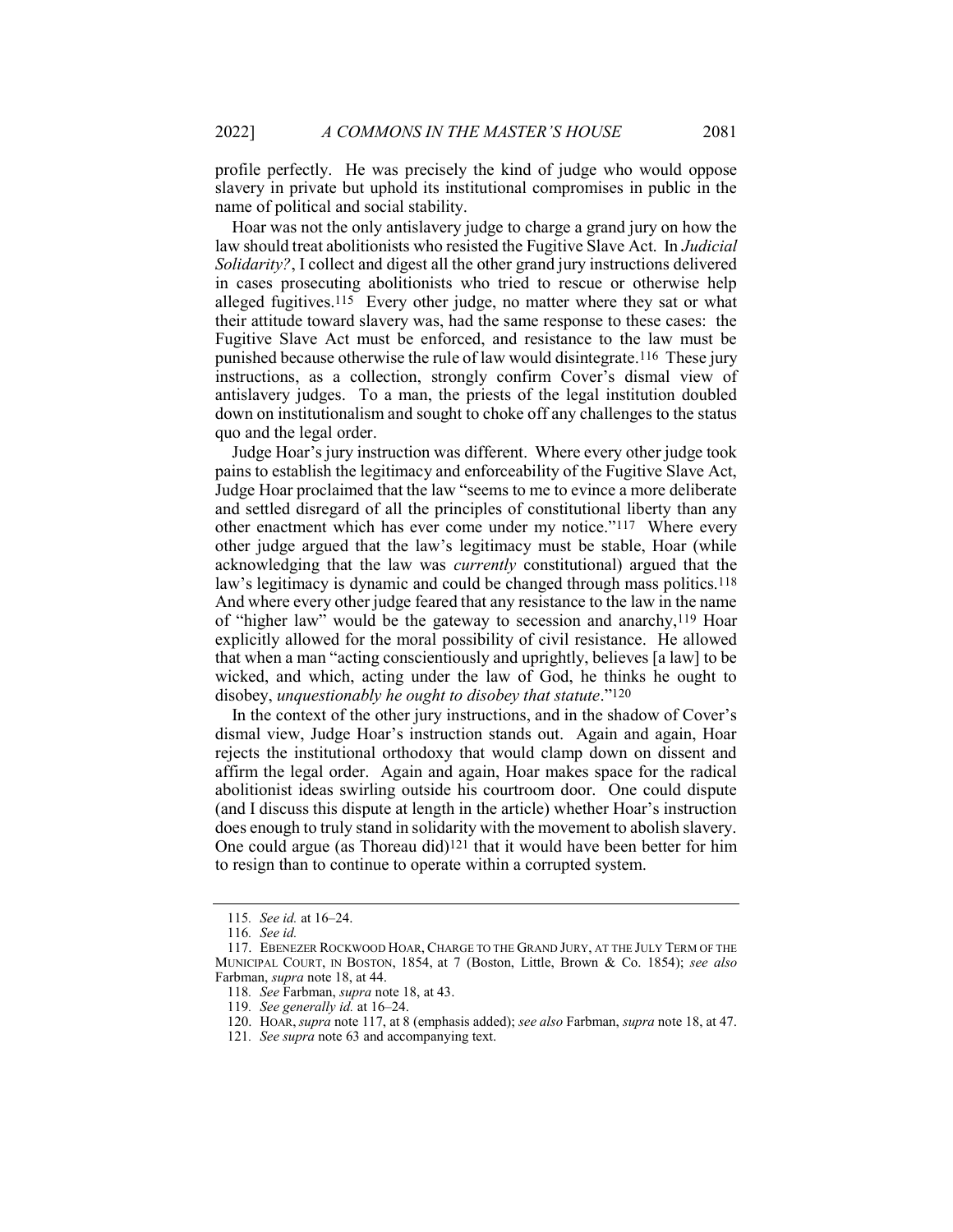Ultimately, these strategic arguments are beside the point. The question is not whether or not Judge Hoar was a "hero of the resistance."TM As I previously argued, this very idea is itself a distraction. Instead, what interests me is the attempt. In Judge Hoar's deviant grand jury instruction, I see another effort by someone who holds institutional power to make space for deliberation, resistance, and radical imagination within a hostile system. It may be that, in Cover's terms, Hoar is a priest and not a prophet. But he is a priest who wants to make room for prophecy rather than one who wants to stamp it out. Or, to bring the metaphor back around, Hoar is yet another master who is working to open up a destabilizing and democratizing commons within the master's house.

Transposing Hoar's story to the present, we face the modern application of Cover's challenge. Can judges be allies in struggles for liberation and in movements resisting unjust institutions? One could argue that the question itself is destabilizing. The concepts of judicial remove and neutrality are baked so deeply into our legal system that the ideas (and self-evident facts) of judicial politics and moral motivation are taboo.122 To suggest that judges can or should make room for the challenges of movement politics within their courtrooms is a fundamental breach of this decorum. The trouble, however, is that the breach is inevitable. It does not take an expert to see how deeply the political environment outside the courtroom walls inflects the decision-making of the judges within. As was true in the 1850s, judges can either work actively to exclude the deliberative and radical clamor of movement politics from legal spaces or, like Judge Hoar, they can make space for that clamor within the system.

Neither of these two options is "neutral" or "impartial." Both are taken with the clamor within earshot. The question today, as in the past, is what judges and other institutionalists do in the context of that clamor. Modest as

 <sup>122.</sup> It would be almost silly to generate a string-cite here to encapsulate the broad struggle being waged in academia, in the courts, and in our politics. Instead, let me offer just two prominent examples, both from the highest priests of the judiciary: Justice Breyer and Chief Justice Roberts. Justice Breyer has argued repeatedly against the view that judicial decisions are driven by politics instead of legal principles, which he believes is inaccurate and erodes the public's trust in the U.S. Supreme Court. See Harvard Law School, Scalia Lecture: Justice Stephen G. Breyer, "The Authority of the Court and the Peril of Politics," YOUTUBE (Apr. 7, 2021), https://www.youtube.com/watch?v=bHxTQxDVTdU [https://perma.cc/J4LX-DHZR]. His view, apparently sincerely held, is rooted in a deep orthodoxy within the legal profession, which insists that judicial impartiality is a necessary virtue for the ongoing health of the legal order. Chief Justice Roberts agrees. In his (in)famous testimony during his nomination hearings, he insisted that the role of a judge was simply to "call balls and strikes." Confirmation Hearing on the Nomination of John G. Roberts, Jr. to be Chief Justice of the United States: Hearing Before the S. Comm. on the Judiciary, 109th Cong. 56 (2005) (statement of John G. Roberts, Jr.) ("I come before the Committee with no agenda. I have no platform. Judges are not politicians who can promise to do certain things in exchange for votes. I have no agenda, but I do have a commitment. If I am confirmed, I will confront every case with an open mind. I will fully and fairly analyze the legal arguments that are presented. I will be open to the considered views of my colleagues on the bench, and I will decide every case based on the record, according to the rule of law, without fear or favor, to the best of my ability, and I will remember that it's my job to call balls and strikes, and not to pitch or bat.").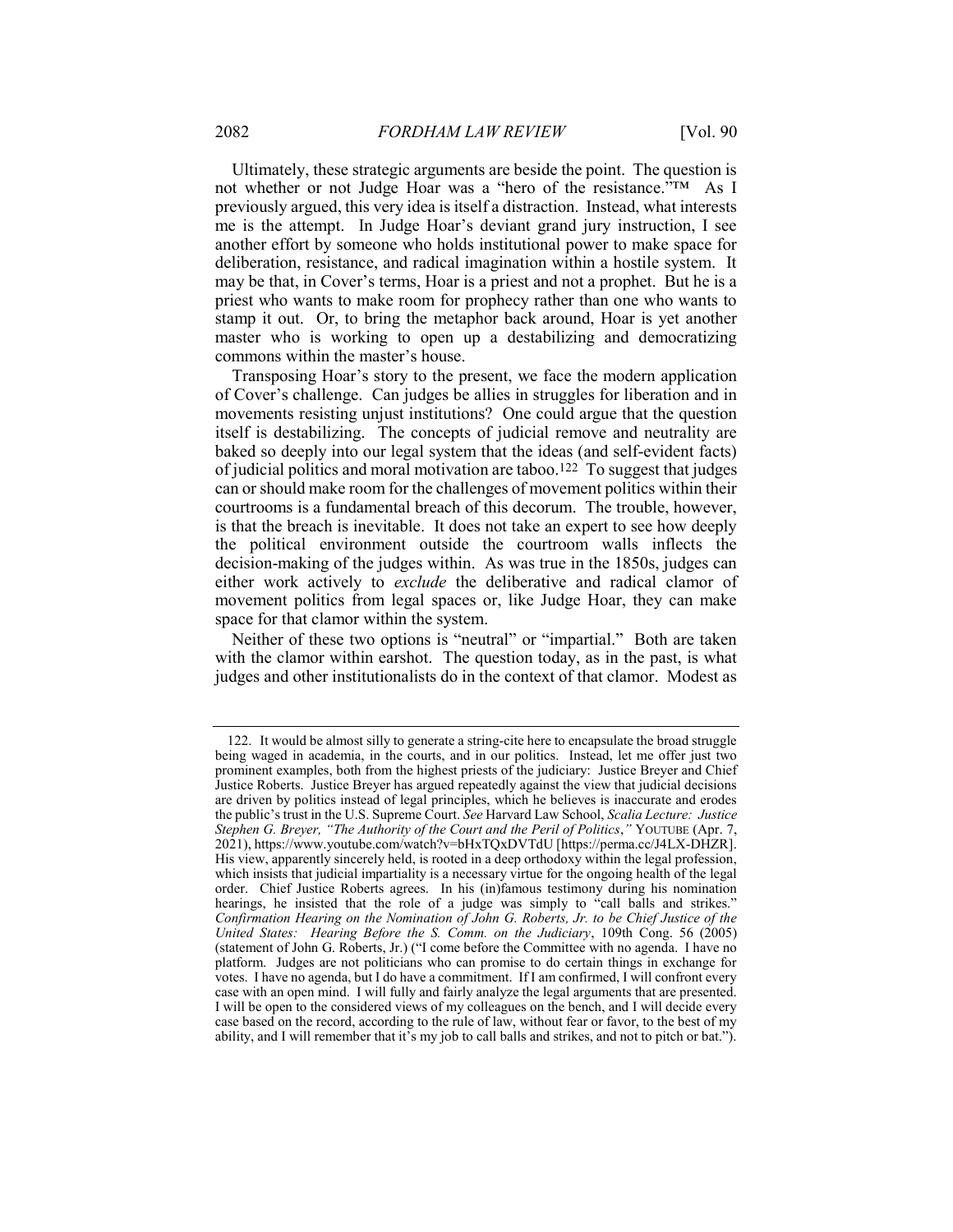it is, Hoar's model shows how a judge might make a less dismal choice than simply stopping up their ears and screaming for peace.

#### III. MAKING THE COMMONS

#### A. Against Prescription

One of the risks of rooting historical examples in the movement to abolish slavery is that it feeds the temptation to lionize the resisters in these stories. There are few moments in history where "right" and "wrong" seem so starkly defined from our modern vantage point than the 1850s in the United States. Along with the temptation toward lionizing resisters comes a temptation to draw prescriptive lessons from them. It is tempting, in short, to argue that these heroes strove to make a commons in the master's house and that we should follow their blueprint.

As tempting as this takeaway is, I want to reject it. I reject it for two reasons that are worth rehearsing here as I close. First, the very idea that there are heroes, or that institutional actors can be heroes, is counterproductive. To the extent that there is a utopian promise of making a commons within our unjust institutions, it is a collective project that requires stepping back and ceding space rather than stepping up and taking credit.

Second, the search for a prescriptive blueprint is a distraction. Even if it were not true that the 1850s was a fundamentally different political, cultural, and legal context than today, what is common to each of these stories is not substantive strategy, but rather a radical pragmatism that rejects grand plans and adopts contingency and specificity. What it meant for institutionalists to make space and cede power was entirely contingent on their relationships to organizers, movements, and radical imagination. What the examples in these stories have in common is an aspiration toward, rather than a plan for, opening space.

The difference between aspiration and planning may seem abstract, but it is critical. One of the things that makes lawyers so prone toward institutionalism is the way that legal training emphasizes planning. Law students and young lawyers are taught to brief cases, outline classes, map out pleadings, and script out depositions. They are professionalized into the logic of law school and the legal profession in its hierarchy123 (and in its maleness<sup>124</sup> and whiteness<sup>125</sup>). All these strategies are about creating and preserving order. For example, the very act of outlining a class in preparation for a final exam is predicated on the hope that there is rationalized order that the student can impose on the class. That order, properly imposed, creates the possibility of planning for (and succeeding on) a final exam that tests synthetic comprehension. Students become the heroes of their own quest to

<sup>123</sup>. See generally Kennedy, supra note 24.

<sup>124.</sup> See generally LANI GUINIER, MICHELLE FINE & JANE BALIN, BECOMING GENTLEMEN: WOMEN, LAW SCHOOL, AND INSTITUTIONAL CHANGE (1997).

<sup>125</sup>. See generally Capers, supra note 27.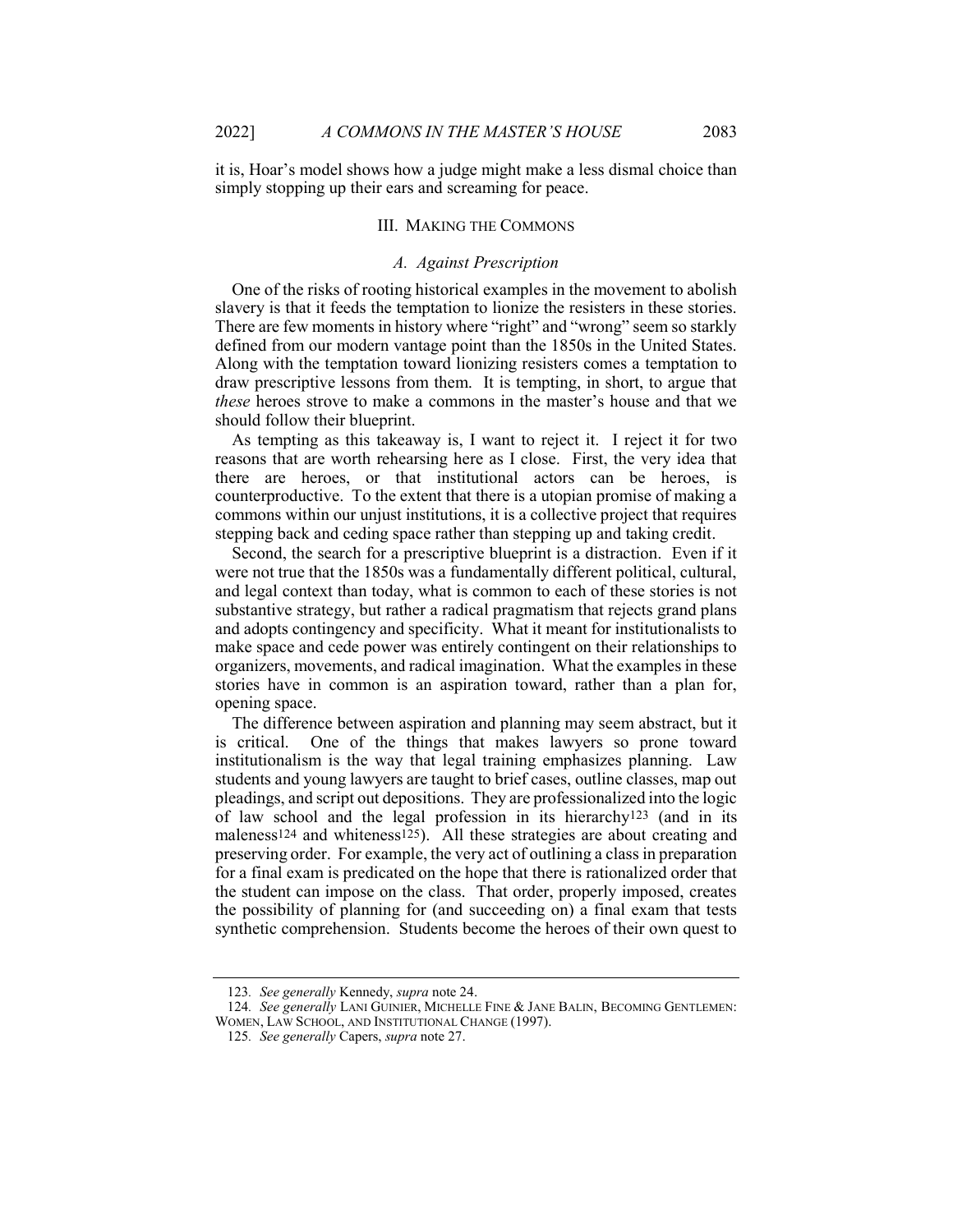impose effective order on the universe and then have their heroism crowned with the laurels of the professor's evaluation.126

Where the goal is success within the guidelines of an established institutional framework (grades in law school), this makes perfect sense. But it should also be clear that it reifies the institution itself. Where the institution rewards the heroes who vanquish their exams, those who get those rewards walk away with more power within the institutions as their spoils. Thus, the ideas of heroism and institutionalism are intertwined and self-reinforcing. Heroism exists only in the context of the institutions—the sword that the law student uses to vanquish exams cannot be used to vanquish the idea of exams altogether. In other words, to deploy the central metaphor of this Essay in a different context, no matter how carefully sharpened or expertly wielded, the master's tools will never dismantle the master's house.

Opening a commons within the master's house, then, must mean something other than planning and heroic striving. What all of the stories that I summarize here share are people with institutional power aspiring toward destabilizing the very institutions that gave them power. What the abolitionist judges, the town meeting of Acton, and Judge Hoar all understood was that the real power to destabilize came from outside (or at least beyond) the relatively narrow confines of their specific institutional context. The goal was not to tame and translate those forces into a litigation strategy or a closing argument. Rather, the goal was to let the forces in, in all of their chaos, complexity, and radical potential.

All these stories show that the acts of letting in, making space, and stepping back are opportunistic rather than premeditated. I have called the process "radical pragmatism." It requires the institutional actors to be in active and integrated relationships with movement actors and to seize the opportunities to open a commons when they appear at the cracks and joints of their institutional practice. This means humility. But it also means more than that. It means a thoughtful and self-reflective practice of space making.

And since this Essay is partly written in the key of autobiography, let me say that what I describe here is a practice that I aspire to in my own work both on the page (here) and in the classroom. Although I am identifying this strain of thought and practice in my own work, I am far from the only lawyer or academic working on these ideas.127 I am, myself, no "hero of the

 <sup>126.</sup> Though, of course, grades are not strictly speaking evaluations so much as they are an exercise in ranking to fill the insatiable appetite of the curve. The fact that the laurels come from comparison and competition only emphasizes the extent to which students are the heroes of their own saga.

 <sup>127.</sup> Generating anything like a full list of citations here would almost certainly exclude by omission more than it would include. Suffice it to say that the work I am identifying myself with here is work claimed by lawyers who call themselves movement lawyers, community lawyers, organizers, radicals, cause lawyers, and more. It is work that is undertaken every day in law school clinics and law school classrooms. To cite just a few personal lodestars: GERALD P. LÓPEZ, REBELLIOUS LAWYERING: ONE CHICANO'S VISION OF PROGRESSIVE LAW PRACTICE (1992); Amna A. Akbar, Sameer M. Ashar & Jocelyn Simonson, Movement Law, 73 STAN. L. REV. 821 (2021); Derrick A. Bell, Jr., Serving Two Masters: Integration Ideals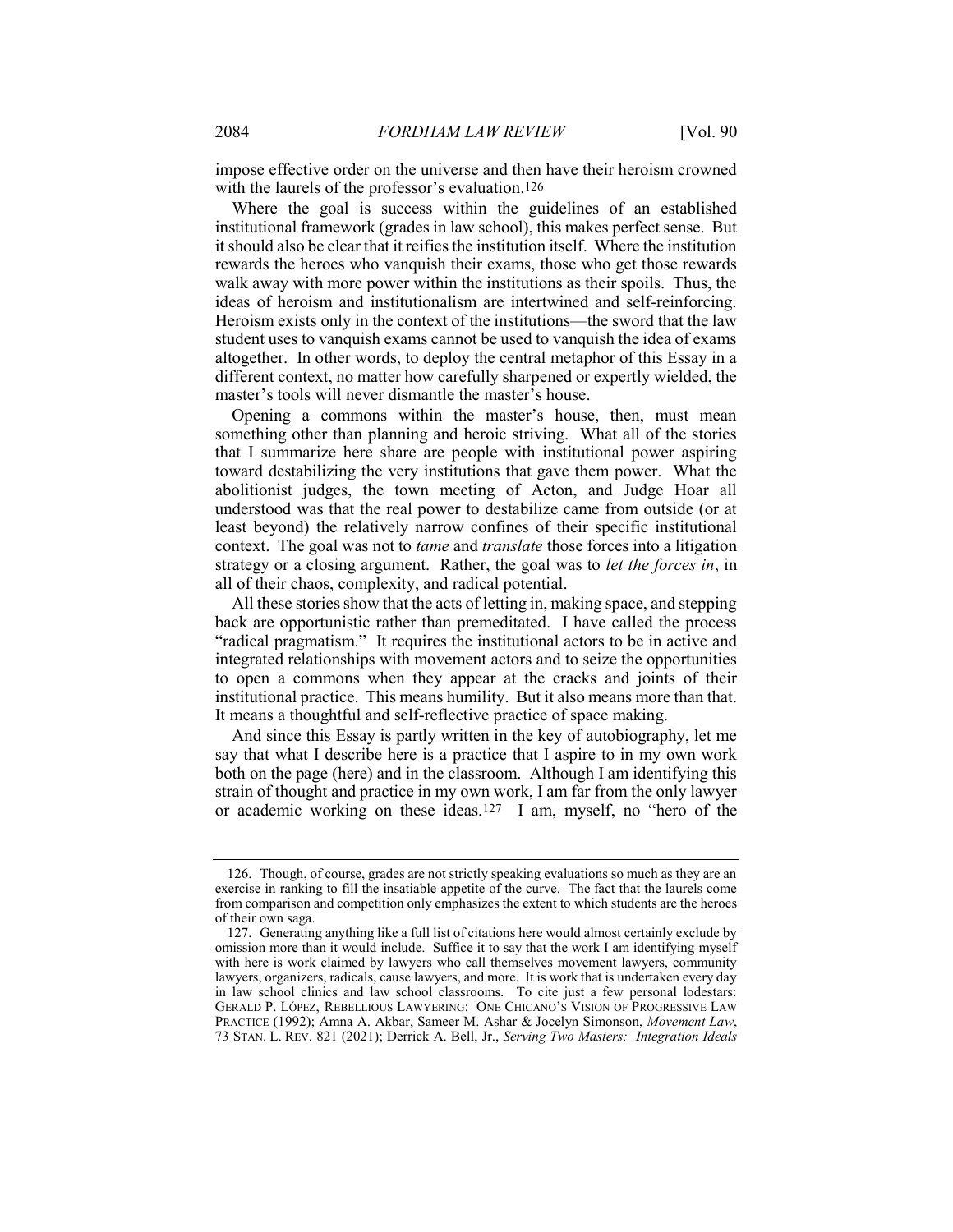resistance," but I do believe that law schools and the legal academy are institutional contexts where space making is both essential and able to make change.

I say this because I have seen it. I am writing these words just weeks after one of my most influential mentors, Lani Guinier, passed away. I took Professor Guinier's class "The Responsibilities of Public Lawyers" when I was a first-year student at law school. Two years later, I was lucky to be a teaching fellow for the class when she taught it again. Like many students who came to law school hoping to change the world, I had found the reality of legal education to be dispiriting and obfuscating. I had found my own capacity for imagination to be dulled by complexity and confusion. But when I stepped into Professor Guinier's class in the spring of my first year, it was like I felt the breeze on my cheeks for the first time in months. There, in the heart of the master's house of Harvard Law School, Professor Guinier was modeling the practice of stepping back and challenging us, as students, not only to step up, but to make space for voices and imaginations beyond ourselves and beyond our law school context to be present in our conversations.

Professor Guinier was not perfect, and neither was the class. We did not escape the hierarchy of our surroundings or bring about radical transformations on the spot. But I will never forget the optimism that I felt in the first week of class as I started to see the promise of the practice of radical pragmatism in my legal education. This is the promise that I realize animates my writing and my teaching. It is an optimism that lives not in a prescription for how we should teach, but rather in a reminder that when we step back, cede space, crack the windows and relinquish control, we let in the breezes and voices that can change the spaces we inhabit from within.

# B. In Defense of Where We Are

I can trace how my own path of inquiry has traveled from Professor Guinier's classroom, to my time in practice, to research that I have committed my last five years to. But I can also see how my nonprescriptive prescription to "make space" and practice radical pragmatism might be frustrating. At the nub of each story that I have told is a kernel of optimism—that struggle against oppressive institutions may not be in vain. But if I refuse to tell you how to struggle (you'll know it when you see it) or that the struggle is heroic (you win when you recede), it all can feel more like an aphorism or a koan than a law review article. Fair enough. So let me close with something more like concrete optimism.

I presume that almost everyone reading this Essay is an institutionalist of some stripe. If you are a law student, you already hold a great deal of privilege and power and are being trained to wield and reify the power of the legal order as part of your professional identity. If you are a law professor,

and Client Interests in School Desegregation Litigation, 85 YALE L.J. 470 (1976); Lani Guinier, Demosprudence Through Dissent, 122 HARV. L. REV. 4 (2008).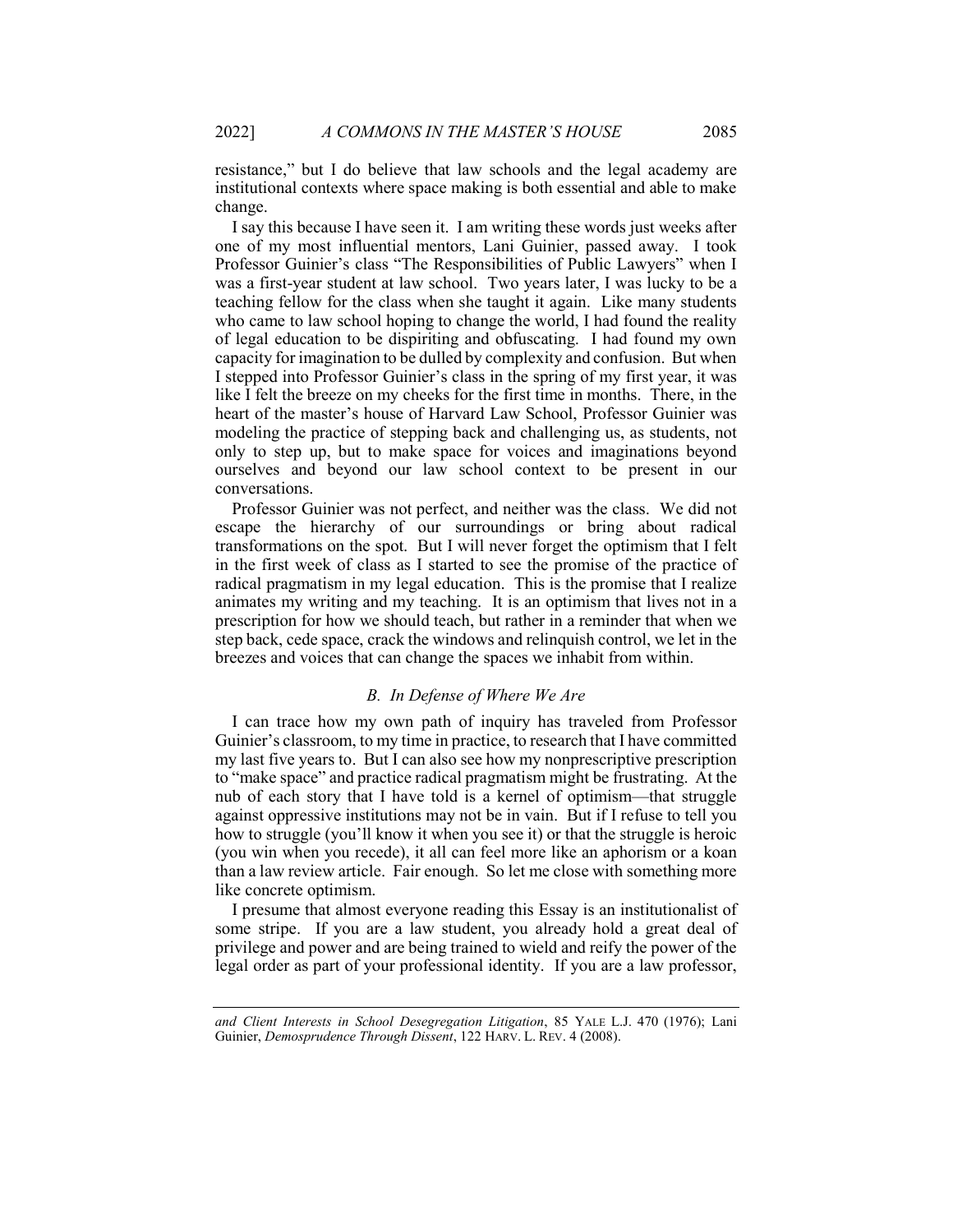despite your grumbling, your power and institutional complicity are all the more deeply inscribed. If you are a lawyer, politician, teacher, etc., I can tell similar stories. Few of us (and perhaps none of us), as individuals, are truly outsiders.

Given this reality, the great danger that purism poses is a corresponding fatalism. If we believe that the master's tools will never dismantle the master's house, but all we have are the master's tools, then we are forced to conclude that we will never dismantle the house. This fatalism itself need not be crippling for the existentialists among us,128 but it will be dispiriting to many. As a general matter, it leaves institutionalists with three choices: The first is to follow Thoreau and reject the institutions altogether and become a purist agitator for external change. The second is to follow Cover's judges and reject the hope of change altogether and become an avowed defender of the institution. The third is to reject fatalism.

The most common way that lawyers tend to reject fatalism is to reject Lorde's warning altogether. The argument goes: lawyers have been heroes in the story of making fundamental change. With the right litigation strategy or the right degree of leverage, this view suggests, lawyers can change the world. This view is a version of the hero's journey that I am skeptical of. Doubtless, lawyers do a great deal of good for their clients within the existing institutions that they inhabit. Much of that good might rightly be called heroic—from keeping clients alive in the face of the death penalty to keeping clients in homes in the face of eviction. But the conventional heroism here is within the framework of the "system" not struggling to transform it. Thus, this pathway is less a rejection of fatalism than an avoidance.

But I think it is possible for insiders to reject fatalism in a more effective way without renouncing the institutions themselves. In the stories I have told in my articles and that I summarize here, radical pragmatists balance the individual heroism of their practice within the system with a broader opportunistic struggle against the oppressions of those institutions. They decenter their own heroic narratives within the logics of the system and make space for other voices, other stories, and other imaginations to mingle in the commons.

What radical pragmatism and the commons look like will be different in different institutional contexts. I have said a good deal about what this may mean for lawyers, judges, and public officials, but it is worth locating the practice specifically in the space that may be closest to home for many who read it: law school and legal education. Those of us who teach in law schools hold the keys to the discursive spaces in our classrooms. While there is much about the institutional realities of legal education that we cannot change,

 <sup>128.</sup> The particular existentialist that I am thinking of here is Derrick Bell. While Bell famously came to the conclusion that racism is permanent, he refused to let its permanence be a cause to stop striving. His conclusion, he argued, was not "cause for either despair or surrender. Rather, these dire prognostications pose a challenge and a basis for lifetime commitment to fight against the racism that diminishes the lives of its supporters as well as its victims." Derrick Bell, The Racism is Permanent Thesis: Courageous Revelation or Unconscious Denial of Racial Genocide, 22 CAP. U. L. REV. 571, 572 (1993).